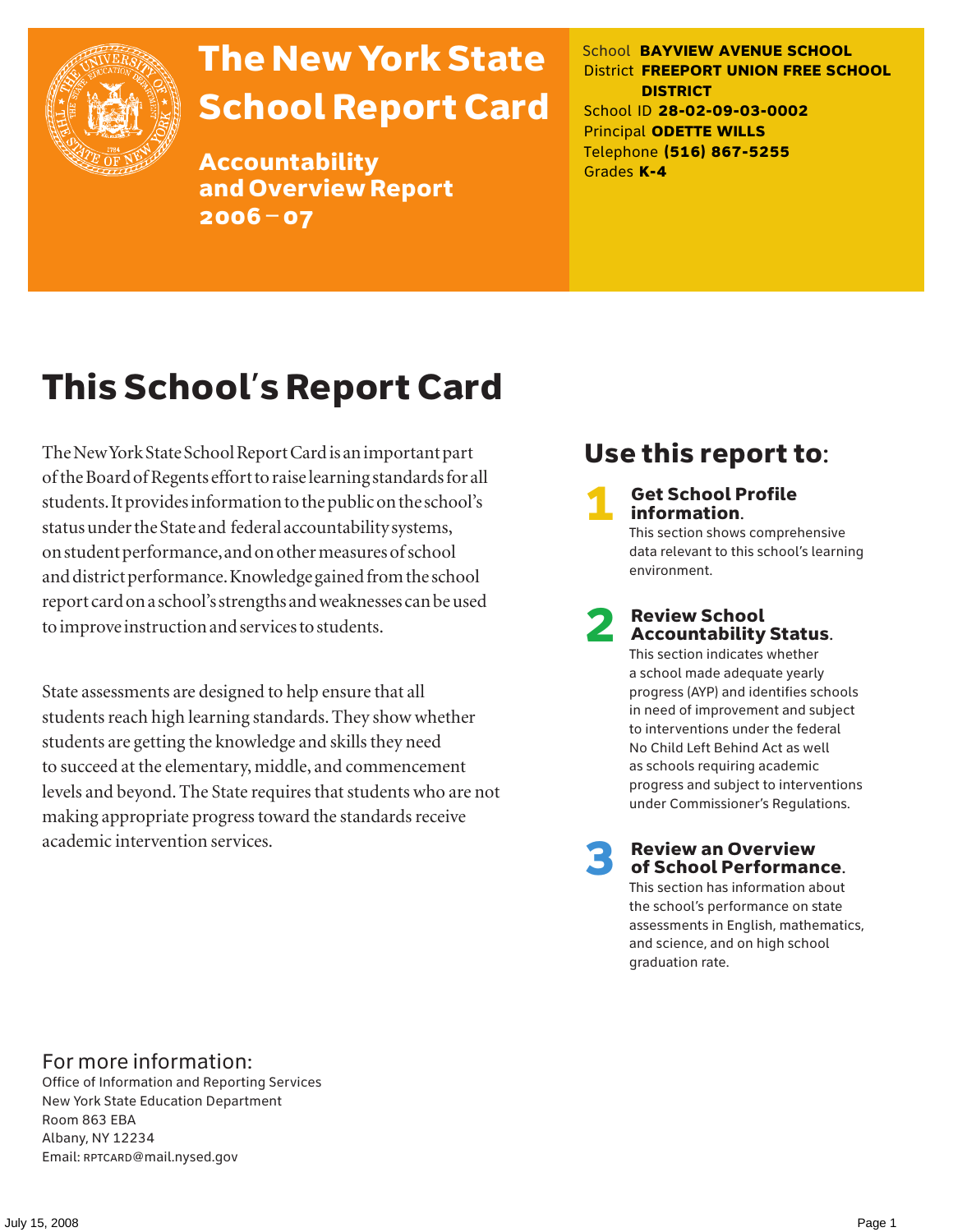# School Profile

This section shows comprehensive data relevant to this school's learning environment, including information about enrollment, average class size, and teacher qualifications.

### Enrollment

|                            | $2004 - 05$ | $2005 - 06$ | 2006-07 |
|----------------------------|-------------|-------------|---------|
| Pre-K                      | 0           | 0           | 0       |
| Kindergarten               | 0           | 0           | 46      |
| Grade 1                    | 141         | 136         | 135     |
| Grade 2                    | 127         | 120         | 132     |
| Grade 3                    | 140         | 130         | 116     |
| Grade 4                    | 148         | 138         | 124     |
| Grade 5                    | 0           | 0           | 0       |
| Grade 6                    | 0           | 0           | 0       |
| <b>Ungraded Elementary</b> | 0           | $\mathbf 0$ | 0       |
| Grade 7                    | 0           | 0           | 0       |
| Grade 8                    | 0           | 0           | 0       |
| Grade 9                    | 0           | 0           | 0       |
| Grade 10                   | 0           | 0           | 0       |
| Grade 11                   | 0           | 0           | 0       |
| Grade 12                   | 0           | 0           | 0       |
| <b>Ungraded Secondary</b>  | 0           | 0           | 0       |
| Total K-12                 | 556         | 524         | 553     |

# Enrollment Information

*Enrollment* counts are as of Basic Educational Data System (BEDS) day, which is typically the first Wednesday of October of the school year. Students who attend BOCES programs on a part-time basis are included in a school's enrollment. Students who attend BOCES on a full-time basis or who are placed full time by the district in an out-of-district placement are not included in a school's enrollment. Students classified by schools as "pre-first" are included in first grade counts.

### Average Class Size

|                       | $2004 - 05$ | $2005 - 06$ | $2006 - 07$ |
|-----------------------|-------------|-------------|-------------|
| <b>Common Branch</b>  | 19          | 19          | 19          |
| Grade 8               |             |             |             |
| English               |             |             |             |
| <b>Mathematics</b>    |             |             |             |
| Science               |             |             |             |
| <b>Social Studies</b> |             |             |             |
| Grade 10              |             |             |             |
| English               |             |             |             |
| <b>Mathematics</b>    |             |             |             |
| Science               |             |             |             |
| <b>Social Studies</b> |             |             |             |

### Average Class Size Information

*Average Class Size* is the total registration in specified classes divided by the number of those classes with registration. *Common Branch* refers to self-contained classes in Grades 1–6.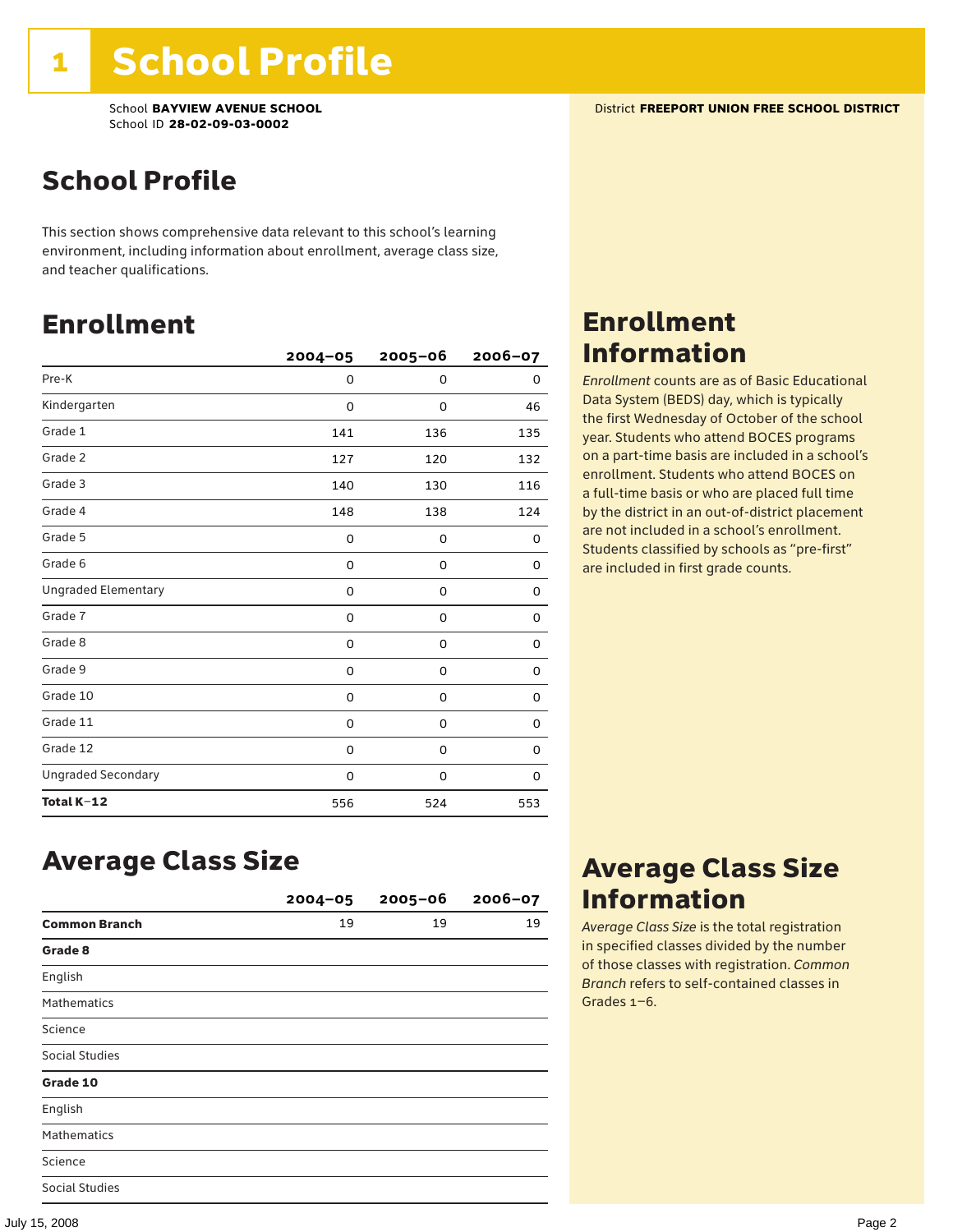### Demographic Factors

|                                                    |     | $2004 - 05$ |     | 2005-06 |     | 2006-07 |  |
|----------------------------------------------------|-----|-------------|-----|---------|-----|---------|--|
|                                                    | #   | %           | #   | %       | #   | %       |  |
| Eligible for Free Lunch                            | 223 | 40%         | 224 | 43%     | 227 | 41%     |  |
| Reduced-Price Lunch                                | 61  | 11%         | 55  | 10%     | 54  | 10%     |  |
| Student Stability*                                 |     | 96%         |     | 100%    |     | 94%     |  |
| Limited English Proficient                         | 132 | 24%         | 161 | 31%     | 145 | 26%     |  |
| <b>Racial/Ethnic Origin</b>                        |     |             |     |         |     |         |  |
| American Indian or Alaska Native                   | 0   | 0%          | 0   | 0%      | 0   | 0%      |  |
| <b>Black or African American</b>                   | 213 | 38%         | 188 | 36%     | 199 | 36%     |  |
| Hispanic or Latino                                 | 288 | 52%         | 276 | 53%     | 295 | 53%     |  |
| Asian or Native<br>Hawaiian/Other Pacific Islander | 0   | 0%          | 8   | 2%      | 0   | 0%      |  |
| White                                              | 55  | 10%         | 52  | 10%     | 48  | 9%      |  |
| Multiracial**                                      | N/A | N/A         | N/A | N/A     | 11  | 2%      |  |

\* Not available at the district level.

\*\* Multiracial enrollment data were not collected statewide in the 2004-05 and 2005-06 school years.

### Attendance and Suspensions

|                            |   | $2003 - 04$   |    | $2004 - 05$   | $2005 - 06$ |               |
|----------------------------|---|---------------|----|---------------|-------------|---------------|
|                            | # | $\frac{0}{0}$ | #  | $\frac{0}{0}$ | #           | $\frac{0}{0}$ |
| Annual Attendance Rate     |   | 94%           |    | 94%           |             | 94%           |
| <b>Student Suspensions</b> | 6 | 1%            | 15 | 3%            |             | 2%            |

### Demographic Factors Information

*Eligible for Free Lunch* and *Reduced*-*Price Lunch* percentages are determined by dividing the number of approved lunch applicants by the Basic Educational Data System (BEDS) enrollment in full-day Kindergarten through Grade 12. *Eligible for Free Lunch* and *Limited English Proficient* counts are used to determine *Similar Schools* groupings within a *Need*/*Resource Capacity* category. *Student Stability* is the percentage of students in the highest grade in a school who were also enrolled in that school at any time during the previous school year. (For example, if School A, which serves Grades 6–8, has 100 students enrolled in Grade 8 this year, and 92 of those 100 students were also enrolled in School A last year, the stability rate for the school is 92 percent.)

### Attendance and Suspensions Information

*Annual Attendance Rate* is determined by dividing the school's total actual attendance by the total possible attendance for a school year. A school's actual attendance is the sum of the number of students in attendance on each day the school was open during the school year. Possible attendance is the sum of the number of enrolled students who should have been in attendance on each day the school was open during the school year. *Student Suspension* rate is determined by dividing the number of students who were suspended from school (not including in-school suspensions) for one full day or longer anytime during the school year by the Basic Educational Data System (BEDS) day enrollments for that school year. A student is counted only once, regardless of whether the student was suspended one or more times during the school year.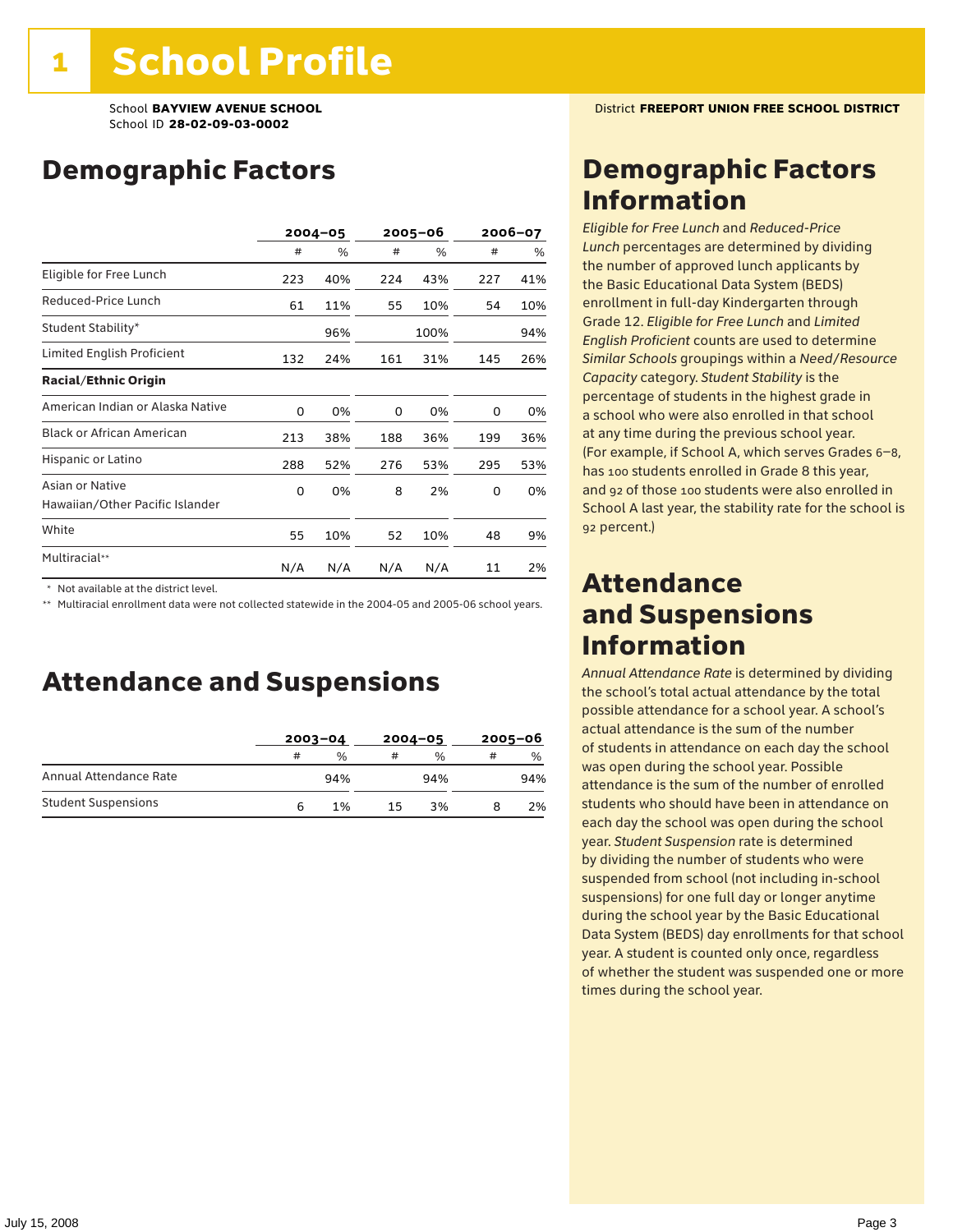### Teacher Qualifications

|                                                                        | $2004 - 05$ | $2005 - 06$ | 2006-07 |
|------------------------------------------------------------------------|-------------|-------------|---------|
| <b>Total Number of Teachers</b>                                        | 48          | 47          | 47      |
| Percent with No Valid<br><b>Teaching Certificate</b>                   | 0%          | 0%          | 0%      |
| Percent Teaching Out<br>of Certification                               | 0%          | 0%          | 0%      |
| Percent with Fewer Than<br>Three Years of Experience                   | 4%          | 13%         | 13%     |
| Percentage with Master's Degree<br>Plus 30 Hours or Doctorate          | 46%         | 45%         | 47%     |
| Total Number of Core Classes <sup>*</sup>                              | N/A         | 168         | 71      |
| Percent Not Taught by<br><b>Highly Qualified Teachers</b>              | N/A         | 0%          | 0%      |
| <b>Total Number of Classes</b>                                         | 83          | 81          | 94      |
| Percent Taught by Teachers Without<br><b>Appropriate Certification</b> | 0%          | 0%          | 0%      |

\* Data for 2004–05 were not weighted, so are not shown.

### Teacher Turnover Rate

|                                                                       | $2003 - 04$ | $2004 - 05$ | 2005-06 |
|-----------------------------------------------------------------------|-------------|-------------|---------|
| Turnover Rate of Teachers with Fewer<br>than Five Years of Experience | 0%          | 40%         | 0%      |
| Turnover Rate of All Teachers                                         | 9%          | 19%         | 9%      |

# Staff Counts

|                                       | $2004 - 05$ | $2005 - 06$ | $2006 - 07$ |
|---------------------------------------|-------------|-------------|-------------|
| <b>Total Other Professional Staff</b> |             |             |             |
| Total Paraprofessionals*              | N/A         | N/A         | N/A         |
| <b>Assistant Principals</b>           |             |             |             |
| Principals                            |             |             |             |

\* Not available at the school level.

### Teacher Qualifications Information

The *Percent Teaching Out of Certification* is the percent doing so more than on an incidental basis; that is, the percent teaching for more than five periods per week outside certification.

*Core Classes* are primarily K-6 common branch, English, mathematics, science, social studies, art, music, and foreign languages. The number of K-6 common branch core classes is multiplied by five so that these core class counts are weighted the same as counts for middle- and secondary-level teachers who report five classes per day. To be *Highly Qualified*, a teacher must have at least a Bachelor's degree, be certified to teach in the subject area, and show subject matter competency.

### Teacher Turnover Rate Information

*Teacher Turnover Rate* for a specified school year is the number of teachers in that school year that were not teaching in the following school year divided by the number of teachers in the specified school year, expressed as a percentage.

### Staff Counts Information

*Other Professionals* includes administrators, guidance counselors, school nurses, psychologists, and other professionals who devote more than half of their time to non-teaching duties. Teachers who are shared between buildings within a district are reported on the district report only.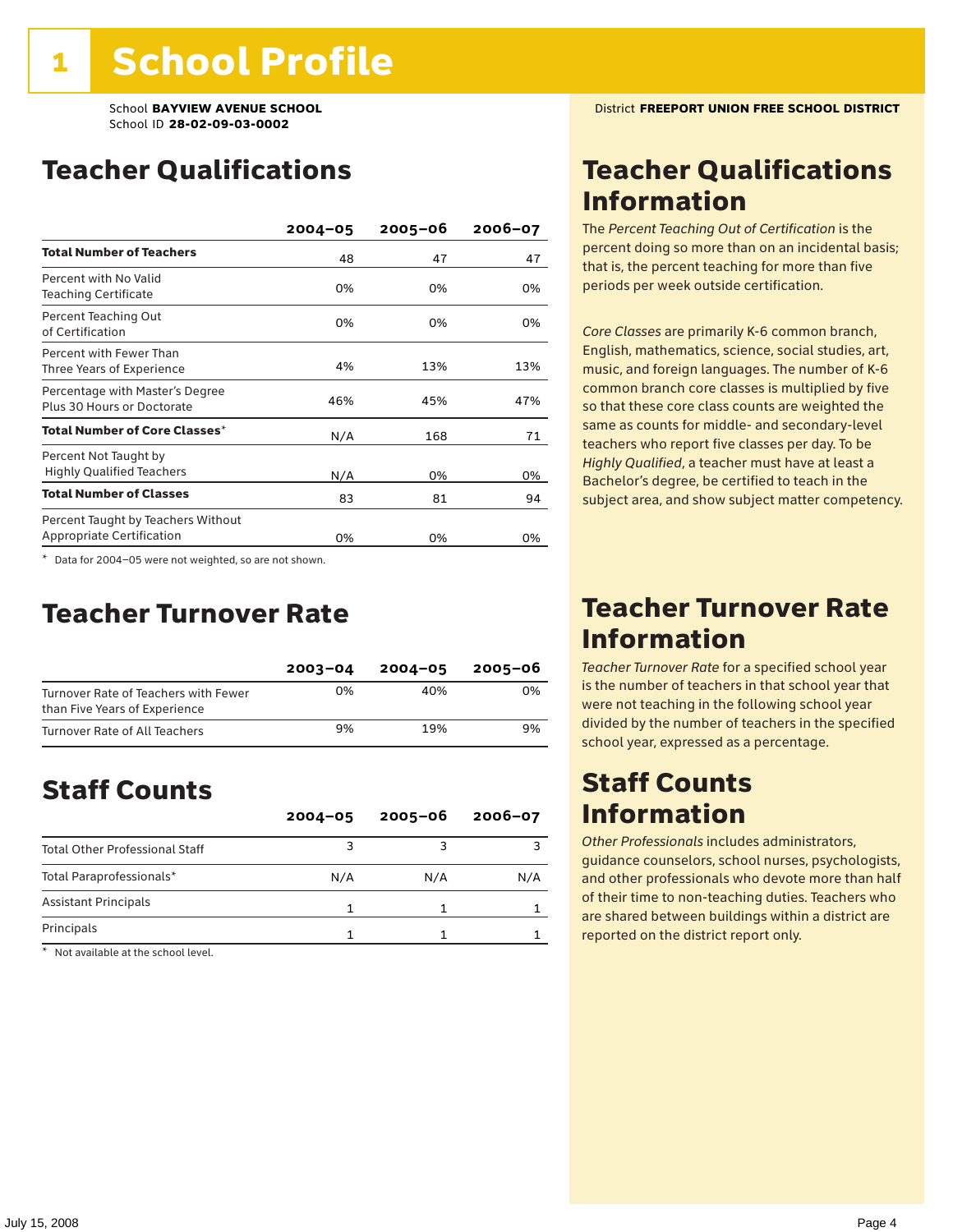### Understanding How Accountability Works in New York State

The federal No Child Left Behind (NCLB) Act requires that states develop and report on measures of student proficiency in 1) English language arts (ELA), in 2) mathematics, and on 3) a third indicator. In New York State in 2006–07, the third indicator is science at the elementary/middle level and graduation rate at the secondary level. Schools or districts that meet predefined goals on these measures are making Adequate Yearly Progress (AYP).



For more information about accountability in New York State, visit: www.emsc.nysed.gov/irts/accountability/home.shtml

### 1 English Language Arts (ELA)

To make AYP in ELA, every accountability group must make AYP. For a group to make AYP, it must meet the participation *and* the performance criteria.

#### A Participation Criterion

At the elementary/middle level, 95 percent of Grades 3–8 students enrolled during the test administration period in each group with 40 or more students must be tested on the New York State Testing Program (NYSTP) in ELA or, if appropriate, the New York State English as a Second Language Achievement Test (NYSESLAT), or the New York State Alternate Assessment (NYSAA) in ELA. At the secondary level, 95 percent of seniors in 2006–07 in each accountability group with 40 or more students must have taken an English examination that meets the students' graduation requirement.

#### B Performance Criterion

At the elementary/middle level, the Performance Index (PI) of each group with 30 or more continuously enrolled tested students must equal or exceed its Effective Annual Measurable Objective (AMO) or the group must make Safe Harbor. (NYSESLAT is used only for participation.) At the secondary level, the PI of each group in the 2003 cohort with 30 or more members must equal or exceed its Effective AMO or the group must make Safe Harbor. To make Safe Harbor, the PI of the group must equal or exceed its Safe Harbor Target and the group must qualify for Safe Harbor using the third indicator, science or graduation rate.

### 2 Mathematics

The same criteria for making AYP in ELA apply to mathematics. At the elementary/middle level, the measures used to determine AYP are the NYSTP and the NYSAA in mathematics. At the secondary level, the measures are mathematics examinations that meet the students' graduation requirement.

### 3 Third Indicator

In addition to English language arts and mathematics, the school must also make AYP in a third area of achievement. This means meeting the criteria in science at the elementary/middle level and the criteria in graduation rate at the secondary level.

Elementary/Middle-Level Science: To make AYP, the All Students group must meet the participation criterion *and* the performance criterion.

#### A Participation Criterion

Eighty percent of students in Grades 4 and/or 8 enrolled during the test administration period in the All Students group, if it has 40 or more students, must be tested on an accountability measure. In Grade 4, the measures are the Grade 4 elementary-level science test and the Grade 4 NYSAA in science. In Grade 8 science, the measures are the Grade 8 middle-level science test, Regents science examinations, and the Grade 8 NYSAA in science.

#### B Performance Criterion

The PI of the All Students group must equal or exceed the State Science Standard (100) or the Science Progress Target.

Qualifying for Safe Harbor in Elementary/Middle-Level ELA and Math: To qualify, the PI must equal or exceed the State Science Standard or the Science Progress Target in elementary/middle-level science for that group.

Secondary-Level Graduation Rate: For a school to make AYP in graduation rate, the percent of students in the 2002 graduation-rate cohort in the All Students group earning a high school diploma by August 31, 2006 must equal or exceed the Graduation-Rate Standard (55%) or the Graduation-Rate Progress Target.

Qualifying for Safe Harbor in Secondary-Level ELA and Math: To qualify, the percent of the 2002 graduation-rate cohort earning a local diploma by August 31, 2006 must equal or exceed the Graduation-Rate Standard (55%) or the Graduation-Rate Progress Target for that group.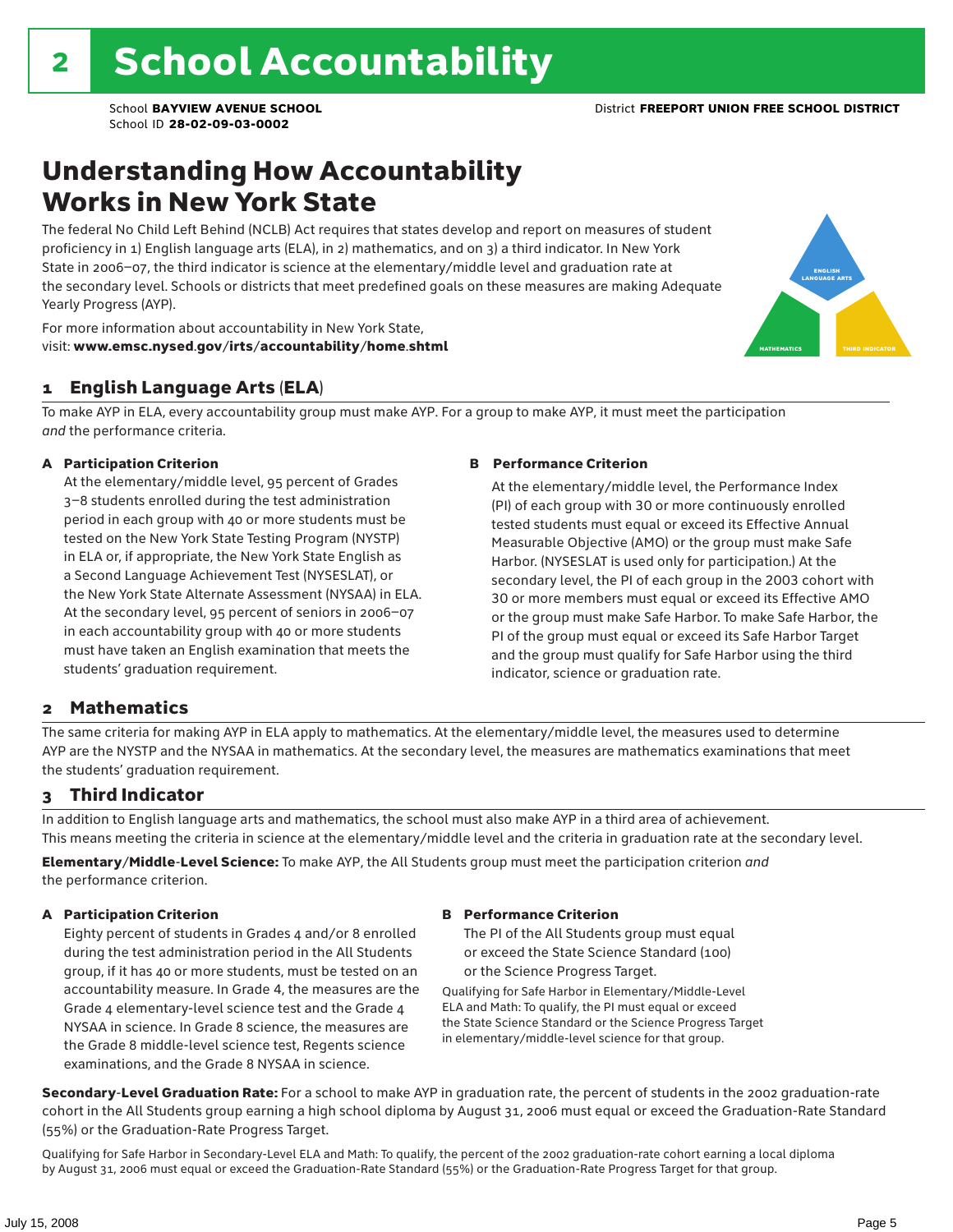# Useful Terms for Understanding Accountability

#### Accountability Cohort for English and Mathematics

The 2003 school accountability cohort consists of all students who first entered Grade 9 anywhere in the 2003–04 school year, and all ungraded students with disabilities who reached their seventeenth birthday in the 2003–04 school year, who were enrolled on October 4, 2006 and did not transfer to a diploma granting program. Students who earned a high school equivalency diploma or were enrolled in an approved high school equivalency preparation program on June 30, 2007, are not included in the 2003 school accountability cohort. The 2003 district accountability cohort consists of all students in each school accountability cohort plus students who transferred within the district after BEDS day plus students who were placed outside the district by the Committee on Special Education or district administrators and who met the other requirements for cohort membership. Cohort is defined in Section 100.2 (p) (16) of the Commissioner's Regulations.

#### Adequate Yearly Progress (AYP)

Adequate Yearly Progress (AYP) indicates satisfactory progress by a district or a school toward the goal of proficiency for all students.

#### Annual Measurable Objective (AMO)

The Annual Measurable Objective (AMO) is the Performance Index (PI) value that signifies that an accountability group is making satisfactory progress toward the goal that 100 percent of students will be proficient in the State's learning standards for English language arts and mathematics by 2013–14. The AMOs for each grade level will be increased as specified in CR100.2(p)(14) and will reach 200 in 2013–14. (See Effective AMO for further information.)

#### Continuously Enrolled Students

At the elementary/middle level, continuously enrolled students are those enrolled in the school or district on BEDS day (usually the first Wednesday in October) of the school year until the test administration period. At the secondary level, all students who meet the criteria for inclusion in the accountability cohort are considered to be continuously enrolled.

### Effective Annual Measurable Objective (Effective AMO)

The Effective Annual Measurable Objective (Effective AMO) is the Performance Index (PI) value that each accountability group within a school or district is expected to achieve to make Adequate Yearly Progress (AYP). The Effective AMO is the lowest PI that an accountability group of a given size can achieve in a subject for the group's PI not to be considered significantly different from the AMO for that subject. If an accountability group's PI equals or exceeds the Effective AMO, it is considered to have made AYP. A more complete definition of Effective AMO and a table showing the PI values that each group size must equal or exceed to make AYP are available at www.emsc.nysed.gov/irts.

#### Graduation-Rate Cohort

This term is defined on the graduation-rate accountability page.

#### Performance Index (PI)

A Performance Index is a value from 0 to 200 that is assigned to an accountability group, indicating how that group performed on a required State test (or approved alternative) in English language arts, mathematics, or science. Student scores on the tests are converted to four performance levels, from Level 1 to Level 4. (See performance level definitions on the Overview Summary page.) At the elementary/middle level, the PI is calculated using the following equation:

100 × [(Count of Continuously Enrolled Tested Students Performing at Levels 2, 3, and 4 + the Count at Levels 3 and 4) ÷ Count of All Continuously Enrolled Tested Students]

At the secondary level, the PI is calculated using the following equation:

100 × [(Count of Cohort Members Performing at

Levels 2, 3, and 4 + the Count at Levels 3 and 4)  $\div$  Count of All Cohort Members]

A list of tests used to measure student performance for accountability is available at www.emsc.nysed.gov/irts.

#### Progress Target

For accountability groups below the State Standard in science or graduation rate, the Progress Target is an alternate method for making Adequate Yearly Progress (AYP) or qualifying for Safe Harbor in English language arts and mathematics based on improvement over the previous year's performance.

#### Safe Harbor

Safe Harbor provides an alternate means to demonstrate Adequate Yearly Progress (AYP) for accountability groups that do not achieve their Effective Annual Measurable Objectives (AMOs) in English or mathematics.

#### Safe Harbor Targets

The 2006–07 safe harbor targets were calculated using the following equation:

2005–06 PI + (200 – the 2005–06 PI) × 0.10

#### Science Progress Target

The elementary/middle-level 2006–07 Science Progress Target is calculated by adding one point to the 2005–06 PI. The 2007–08 Science Progress Target is calculated by adding one point to the 2006–07 PI. The 2006–07 target is provided for groups whose PI was below the State Science Standard in 2006–07.

#### Science Standard

The criterion value that represents a minimally satisfactory performance in science. In 2006–07, the State Science Standard at the elementary/middle level is a Performance Index (PI) of 100. The Commissioner may raise the State Science Standard at his discretion in future years.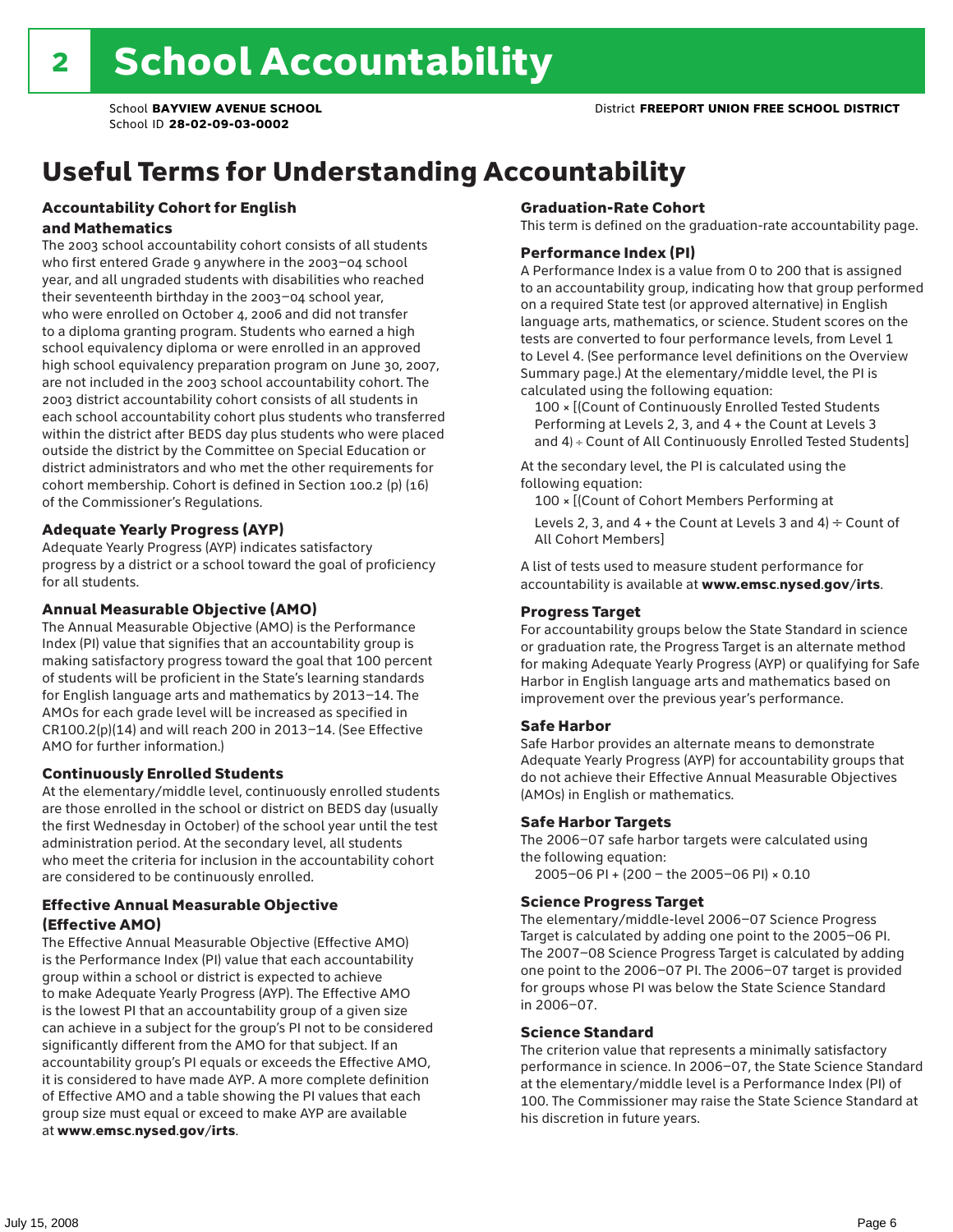# Understanding Your School Accountability Status

The list below defines the school status categories applied to each accountability measure under New York State's accountability system, which is divided into a Federal Title I component and a State component. Accountability measures for schools at the elementary/middle level are English language arts (ELA), mathematics, and science; at the secondary level, they are ELA, mathematics, and graduation rate. A school may be assigned a different status for different accountability measures. The overall status of a school is the status assigned to the school for the accountability measure with the most advanced designation in the hierarchy. If the school receives Title I funds, it is the most advanced designation in the Title I hierarchy, unless the school is in good standing under Title I but identified as SRAP under the State hierarchy. A school that does not receive Title I funding in a school year does not have a federal status in that year; however, all schools (except charter schools) receive a state status even if they do not receive Title I funding. Schools in improvement status under Title I must provide school choice for their students; those in need of improvement in year 2 and beyond must also provide Supplemental Education Services to eligible students. Other consequences for schools not in good standing can be found at: www.emsc.nysed.gov/irts/school-accountability/about.shtml.

| <b>Federal Title I Status</b><br>(Applies to all New York State schools receiving Title I funds)                                                                                                                                                                                                         | <b>New York State Status</b><br>(Applies to all New York State public schools except charter schools)                                                                                                                                                                                                           |
|----------------------------------------------------------------------------------------------------------------------------------------------------------------------------------------------------------------------------------------------------------------------------------------------------------|-----------------------------------------------------------------------------------------------------------------------------------------------------------------------------------------------------------------------------------------------------------------------------------------------------------------|
| School in Good Standing<br>Restructuring, Restructuring, Requiring Academic Progress, or as a School Under Registration Review.                                                                                                                                                                          | A school is considered to be in good standing if it has not been identified as a School in Need of Improvement, in Corrective Action, Planning for                                                                                                                                                              |
| School in Need of Improvement (Year 1)<br>A school that has not made AYP on the same accountability<br>measure for two consecutive years while receiving Title I funds<br>is considered a School in Need of Improvement (Year 1) for the<br>following year.                                              | <b>School Requiring Academic Progress (Year 1)</b><br>A school that has not made AYP on the same accountability<br>measure for two consecutive years is considered a School<br>Requiring Academic Progress (Year 1) for the following year.                                                                     |
| School in Need of Improvement (Year 2)<br>A School in Need of Improvement (Year 1) that does not make<br>AYP on the accountability measure for which it was identified<br>is considered a School in Need of Improvement (Year 2) for the<br>following year, if it continues to receive Title I funds.    | <b>School Requiring Academic Progress (Year 2)</b><br>A School Requiring Academic Progress (Year 1) that does not<br>make AYP on the accountability measure for which it was identified<br>is considered a School Requiring Academic Progress (Year 2) for<br>the following year.                               |
| <b>School in Corrective Action</b><br>A School in Need of Improvement (Year 2) that does not make<br>AYP on the accountability measure for which it was identified is<br>considered a School in Corrective Action for the following year,<br>if it continues to receive Title I funds.                   | <b>School Requiring Academic Progress (Year 3)</b><br>A School Requiring Academic Progress (Year 2) that does not<br>make AYP on the accountability measure for which it was identified<br>is considered a School Requiring Academic Progress (Year 3) for<br>the following year.                               |
| <b>School Planning for Restructuring</b><br>A School in Corrective Action that does not make AYP on the<br>accountability measure for which it was identified is considered<br>a School Planning for Restructuring for the following year, if it<br>continues to receive Title I funds.                  | <b>School Requiring Academic Progress (Year 4)</b><br>A School Requiring Academic Progress (Year 3) that does not<br>make AYP on the accountability measure for which it was identified<br>is considered a School Requiring Academic Progress (Year 4) for<br>the following year.                               |
| School Restructuring (Year 1)<br>A School Planning for Restructuring that does not make<br>AYP on the accountability measure for which it was identified is<br>considered a School Restructuring (Year 1) for the following year,<br>if it continues to receive Title I funds.                           | <b>School Requiring Academic Progress (Year 5 and above)</b><br>A School Requiring Academic Progress (Year 4 and above) that does not<br>make AYP on the accountability measure for which it was identified is<br>considered a School Requiring Academic Progress (Year 5 and above) for<br>the following year. |
| School Restructuring (Year 2 and above)<br>A School Restructuring (Year 1 and above) that does not make<br>AYP on the accountability measure for which it was identified<br>is considered a School Restructuring (Year 2 and above) for the<br>following year, if it continues to receive Title I funds. |                                                                                                                                                                                                                                                                                                                 |

Pending - A school's status is "Pending" if the school requires special evaluation procedures and they have not yet been completed.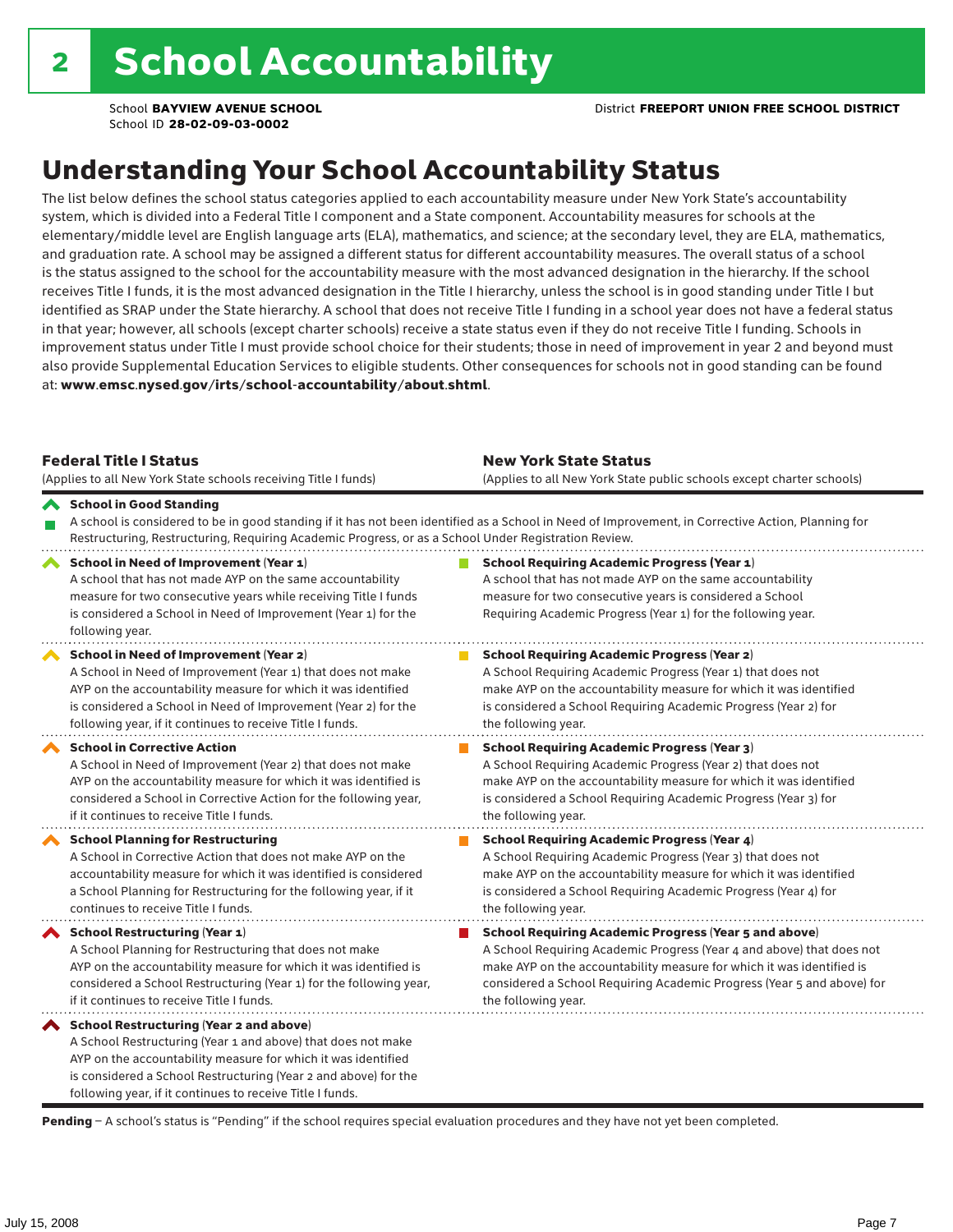# 2 School Accountability

School ID **28-02-09-03-0002**

### Summary

| <b>Overall Accountability</b> | <b>Good Standing</b>                                    |                                                                                                                                                                                                                                                                                                                                                 |                        |             |  |  |  |
|-------------------------------|---------------------------------------------------------|-------------------------------------------------------------------------------------------------------------------------------------------------------------------------------------------------------------------------------------------------------------------------------------------------------------------------------------------------|------------------------|-------------|--|--|--|
| Status (2007-08)              |                                                         | <b>Elementary/Middle Level</b>                                                                                                                                                                                                                                                                                                                  | <b>Secondary Level</b> |             |  |  |  |
|                               | <b>ELA</b>                                              | Good Standing                                                                                                                                                                                                                                                                                                                                   | ELA                    |             |  |  |  |
|                               | Math                                                    | Good Standing                                                                                                                                                                                                                                                                                                                                   | Math                   |             |  |  |  |
|                               |                                                         | Science <a> Science</a> Science Science Science <a> Science <a> Science <a> Science <a> Science <a> Science <a> Science <a> Science <a> Science <a> Science <a> Science <a<br></a<br> Science <a> Science <a> Science <a<br <="" th=""><th><b>Graduation Rate</b></th><th></th><th></th></a<br></a></a></a></a></a></a></a></a></a></a></a></a> | <b>Graduation Rate</b> |             |  |  |  |
| <b>Title I Part A Funding</b> | <b>Years the School Received Title I Part A Funding</b> |                                                                                                                                                                                                                                                                                                                                                 |                        |             |  |  |  |
|                               | $2005 - 06$                                             |                                                                                                                                                                                                                                                                                                                                                 | $2006 - 07$            | $2007 - 08$ |  |  |  |
|                               | <b>YES</b>                                              |                                                                                                                                                                                                                                                                                                                                                 | <b>YES</b>             | <b>YES</b>  |  |  |  |

### On which accountability measures did this school make Adequate Yearly Progress (AYP) and which groups made AYP on each measure?

|                                                     | <b>Elementary/Middle Level</b> |                              |               | <b>Secondary Level</b> |             |                        |  |
|-----------------------------------------------------|--------------------------------|------------------------------|---------------|------------------------|-------------|------------------------|--|
|                                                     | English                        |                              |               | English                |             |                        |  |
| <b>Student Groups</b>                               | Language Arts                  | Mathematics                  | Science       | Language Arts          | Mathematics | <b>Graduation Rate</b> |  |
| <b>All Students</b>                                 | V                              | v                            | V             |                        |             |                        |  |
| <b>Ethnicity</b>                                    |                                |                              |               |                        |             |                        |  |
| American Indian or Alaska Native                    |                                |                              |               |                        |             |                        |  |
| <b>Black or African American</b>                    |                                |                              |               |                        |             |                        |  |
| Hispanic or Latino                                  | V                              |                              |               |                        |             |                        |  |
| Asian or Native Hawaiian/Other Pacific<br>Islander  |                                |                              |               |                        |             |                        |  |
| White                                               |                                |                              |               |                        |             |                        |  |
| Multiracial                                         |                                |                              |               |                        |             |                        |  |
| <b>Other Groups</b>                                 |                                |                              |               |                        |             |                        |  |
| <b>Students with Disabilities</b>                   |                                |                              |               |                        |             |                        |  |
| Limited English Proficient                          | V                              | v                            |               |                        |             |                        |  |
| <b>Economically Disadvantaged</b>                   | V                              | V                            |               |                        |             |                        |  |
| <b>Student groups making</b><br>AYP in each subject | $\sqrt{5}$ of 5                | $\blacktriangleright$ 5 of 5 | $\vee$ 1 of 1 |                        |             |                        |  |

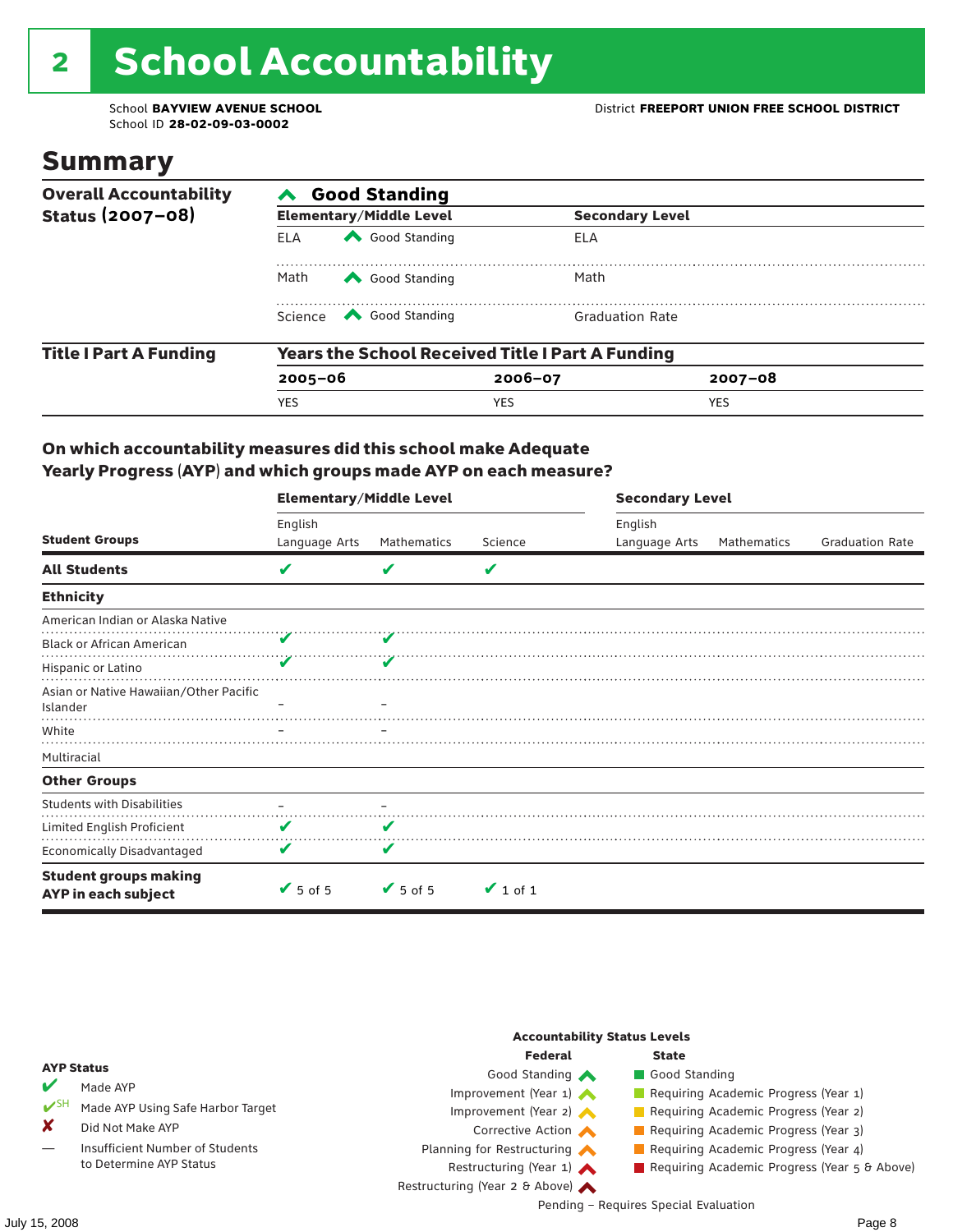# **Elementary/Middle-Level English Language Arts**

| <b>Accountability Status</b><br>for This Subject<br>$(2007 - 08)$ | ▰      | Good Standing                                          |  |  |  |  |
|-------------------------------------------------------------------|--------|--------------------------------------------------------|--|--|--|--|
| <b>Accountability Measures</b>                                    | 5 of 5 | Student groups making AYP in English Language Arts     |  |  |  |  |
|                                                                   | v      | Made AYP                                               |  |  |  |  |
| <b>Prospective Status</b>                                         |        | This school will be in good standing in 2008-09. [101] |  |  |  |  |

### How did students in each accountability group perform on **elementary/middle-level English Language Arts accountability measures?**

|                                                          | Participation <sup>2</sup><br><b>AYP</b> |           |               | Test Performance <sup>3</sup> |             | <b>Performance Objectives</b> |                    |             |
|----------------------------------------------------------|------------------------------------------|-----------|---------------|-------------------------------|-------------|-------------------------------|--------------------|-------------|
| <b>Student Group</b>                                     |                                          | Met       | Percentage    | Met                           | Performance | Effective                     | Safe Harbor Target |             |
| (Total: Continuous Enrollment) <sup>1</sup>              | <b>Status</b>                            | Criterion | <b>Tested</b> | Criterion                     | Index       | AMO                           | 2006-07            | $2007 - 08$ |
| <b>All Students (245:226)</b>                            | V                                        | V         | 100%          | V                             | 169         | 115                           |                    |             |
| <b>Ethnicity</b>                                         |                                          |           |               |                               |             |                               |                    |             |
| American Indian or Alaska Native<br>(0:0)                |                                          |           |               |                               |             |                               |                    |             |
| <b>Black or African American</b><br>(91:86)              | $\boldsymbol{\mathcal{L}}$               | ✔         | 100%          | V                             | 181         | 111                           |                    |             |
| Hispanic or Latino (128:115)                             | V                                        | V         | 99%           | V                             | 154         | 112                           |                    |             |
| Asian or Native Hawaiian/Other Pacific<br>Islander (3:2) |                                          |           |               |                               |             |                               |                    |             |
| White (23:23)                                            |                                          |           |               |                               |             |                               |                    |             |
| Multiracial (0:0)                                        |                                          |           |               |                               |             |                               |                    |             |
| <b>Other Groups</b>                                      |                                          |           |               |                               |             |                               |                    |             |
| Students with Disabilities <sup>4</sup><br>(24:24)       |                                          |           |               |                               |             |                               |                    |             |
| Limited English Proficient <sup>5</sup>                  |                                          |           |               |                               |             |                               |                    |             |
| (54:64)                                                  | V                                        | V         | 100%          | V                             | 138         | 110                           |                    |             |
| <b>Economically Disadvantaged</b><br>(118:112)           | V                                        | V         | 100%          | V                             | 159         | 112                           |                    |             |
| <b>Final AYP Determination</b>                           | $\sqrt{5}$ of 5                          |           |               |                               |             |                               |                    |             |

#### **NOTES**

- $1$  These data show the count of students enrolled during the test administration period (used for Participation) followed by the count of continuously enrolled tested students (used for Performance). For accountability calculations,
- students who were excused from testing for medical reasons are not included in the enrollment count. <sup>2</sup> Groups with fewer than 40 students enrolled during the test administration period are not required to meet the participation criterion. If the participation rate of a group fell below 95 percent in 2006–07, the enrollment shown is the sum of 2005–06 and 2006–07 enrollments and the percent tested is the weighted average
- of the participation rates over those two years.<br><sup>3</sup> For schools with fewer than 30 continuously enrolled tested students in the All Students group in 2006–07, data for 2005–06 and 2006–07 were combined to determine counts and PIs. For schools with 30 or more continuously enrolled students in the All Students group in 2006–07, student groups with fewer than 30
- continuously enrolled tested students are not required to meet the performance criterion. <sup>4</sup> If the school failed to make AYP solely because of the performance of students with disabilities, met the 95% participation requirement for this group, and would meet or exceed the AMO for this subject if 34 points were added to the PI, then the school is considered to have made AYP for students with disabilities.
- $5$  If the count of LEP students is equal to or greater than 30, former LEP students are also included in the performance calculations.
- ‡ This student group did not make AYP in science; therefore, it did not qualify for Safe Harbor.
- $M$  Made AYP
	- Made AYP Using Safe Harbor Target
- X Did Not Make AYP
- Insufficient Number of Students to Determine AYP Status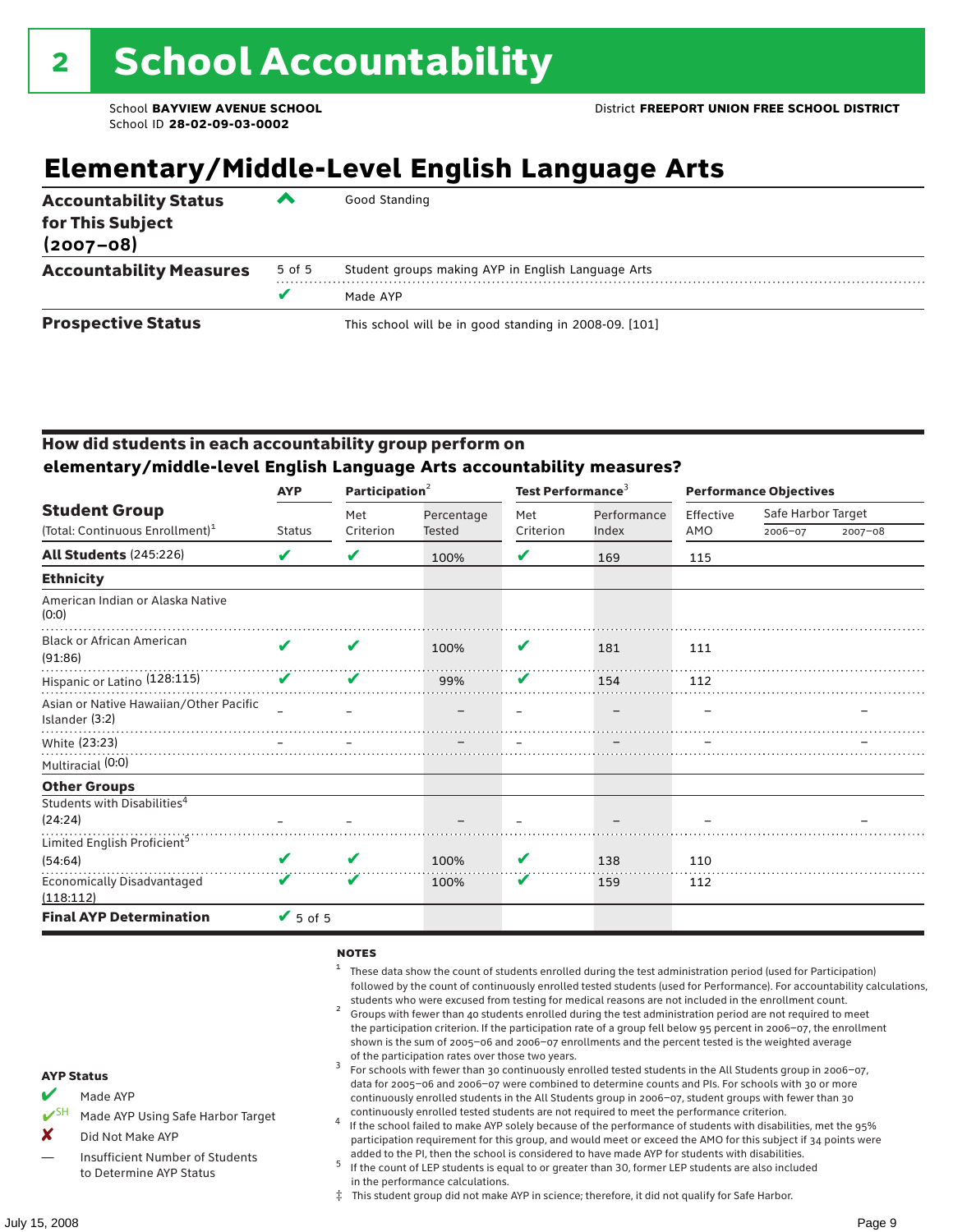# **Elementary/Middle-Level Mathematics**

| <b>Accountability Status</b><br>for This Subject<br>$(2007 - 08)$ | ▰      | Good Standing                                          |
|-------------------------------------------------------------------|--------|--------------------------------------------------------|
| <b>Accountability Measures</b>                                    | 5 of 5 | Student groups making AYP in Mathematics               |
|                                                                   | v      | Made AYP                                               |
| <b>Prospective Status</b>                                         |        | This school will be in good standing in 2008-09. [101] |

### How did students in each accountability group perform on **elementary/middle-level Mathematics accountability measures?**

|                                                          | <b>AYP</b>      | Participation <sup>2</sup> |               | Test Performance <sup>3</sup> |             |           | <b>Performance Objectives</b> |         |  |  |
|----------------------------------------------------------|-----------------|----------------------------|---------------|-------------------------------|-------------|-----------|-------------------------------|---------|--|--|
| <b>Student Group</b>                                     |                 | Met                        | Percentage    | Met                           | Performance | Effective | Safe Harbor Target            |         |  |  |
| (Total: Continuous Enrollment) <sup>1</sup>              | <b>Status</b>   | Criterion                  | <b>Tested</b> | Criterion                     | Index       | AMO       | 2006-07                       | 2007-08 |  |  |
| <b>All Students (244:232)</b>                            | V               | V                          | 100%          | V                             | 191         | 79        |                               |         |  |  |
| <b>Ethnicity</b>                                         |                 |                            |               |                               |             |           |                               |         |  |  |
| American Indian or Alaska Native<br>(0:0)                |                 |                            |               |                               |             |           |                               |         |  |  |
| <b>Black or African American</b><br>(91:86)              | ✔               | ✔                          | 100%          | V                             | 190         | 75        |                               |         |  |  |
| Hispanic or Latino (127:120)                             | ✔               | ✔                          | 100%          | V                             | 192         | 77        |                               |         |  |  |
| Asian or Native Hawaiian/Other Pacific<br>Islander (3:3) |                 |                            |               |                               |             |           |                               |         |  |  |
| White (23:23)                                            |                 |                            |               |                               |             |           |                               |         |  |  |
| Multiracial (0:0)                                        |                 |                            |               |                               |             |           |                               |         |  |  |
| <b>Other Groups</b>                                      |                 |                            |               |                               |             |           |                               |         |  |  |
| Students with Disabilities <sup>4</sup><br>(24:24)       |                 |                            |               |                               |             |           |                               |         |  |  |
| Limited English Proficient <sup>5</sup>                  |                 |                            |               |                               |             |           |                               |         |  |  |
| (53:71)                                                  |                 | V                          | 100%          | V                             | 192         | 75        |                               |         |  |  |
| <b>Economically Disadvantaged</b><br>(117:115)           | v               | V                          | 100%          | V                             | 189         | 76        |                               |         |  |  |
| <b>Final AYP Determination</b>                           | $\sqrt{5}$ of 5 |                            |               |                               |             |           |                               |         |  |  |

#### **NOTES**

- $1$  These data show the count of students enrolled during the test administration period (used for Participation) followed by the count of continuously enrolled tested students (used for Performance). For accountability calculations,
- students who were excused from testing for medical reasons are not included in the enrollment count.<br><sup>2</sup> Groups with fewer than 40 students enrolled during the test administration period are not required to meet the participation criterion. If the participation rate of a group fell below 95 percent in 2006–07, the enrollment shown is the sum of 2005–06 and 2006–07 enrollments and the percent tested is the weighted average
- of the participation rates over those two years.<br><sup>3</sup> For schools with fewer than 30 continuously enrolled tested students in the All Students group in 2006–07, data for 2005–06 and 2006–07 were combined to determine counts and PIs. For schools with 30 or more continuously enrolled students in the All Students group in 2006–07, student groups with fewer than 30
- continuously enrolled tested students are not required to meet the performance criterion. <sup>4</sup> If the school failed to make AYP solely because of the performance of students with disabilities, met the 95% participation requirement for this group, and would meet or exceed the AMO for this subject if 34 points were added to the PI, then the school is considered to have made AYP for students with disabilities.
- $5$  If the count of LEP students is equal to or greater than 30, former LEP students are also included in the performance calculations.
- ‡ This student group did not make AYP in science; therefore, it did not qualify for Safe Harbor.
- Made AYP
	- Made AYP Using Safe Harbor Target
- X Did Not Make AYP
- Insufficient Number of Students to Determine AYP Status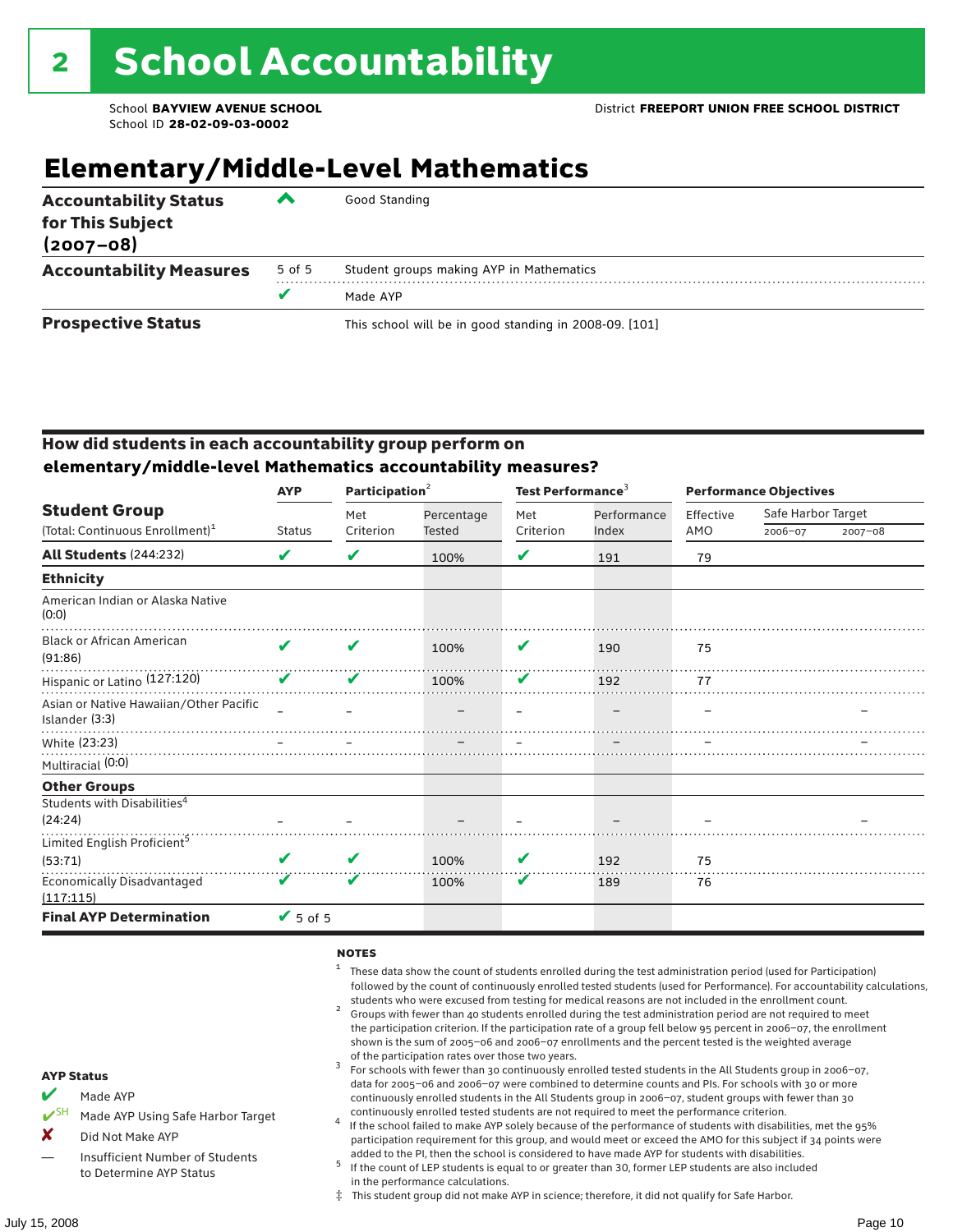### Elementary/Middle-Level Science

| <b>Accountability Status</b><br>for This Subject<br>$(2007 - 08)$ | ‴      | Good Standing                                          |
|-------------------------------------------------------------------|--------|--------------------------------------------------------|
|                                                                   |        |                                                        |
| <b>Accountability Measures</b>                                    | 1 of 1 | Student groups making AYP in Science                   |
|                                                                   | v      | Made AYP                                               |
| <b>Prospective Status</b>                                         |        | This school will be in good standing in 2008-09. [101] |

### How did students in each accountability group perform on elementary/middle-level science accountability measures?

|                                                                                                                                                                                   | <b>AYP</b>    |                                     | Participation <sup>2</sup>                                                    |                                                            | Test Performance <sup>3</sup> |                                                                                                                                                                                                                                                                                                                                                                                                                                                                                                                                                                                                                                                                              | <b>Performance Objectives</b> |                                                                                                                                                                                                                                                                                                                                                                 |  |
|-----------------------------------------------------------------------------------------------------------------------------------------------------------------------------------|---------------|-------------------------------------|-------------------------------------------------------------------------------|------------------------------------------------------------|-------------------------------|------------------------------------------------------------------------------------------------------------------------------------------------------------------------------------------------------------------------------------------------------------------------------------------------------------------------------------------------------------------------------------------------------------------------------------------------------------------------------------------------------------------------------------------------------------------------------------------------------------------------------------------------------------------------------|-------------------------------|-----------------------------------------------------------------------------------------------------------------------------------------------------------------------------------------------------------------------------------------------------------------------------------------------------------------------------------------------------------------|--|
| <b>Student Group</b>                                                                                                                                                              |               | Safe Harbor                         | Met                                                                           | Percentage                                                 | Met                           | Performance                                                                                                                                                                                                                                                                                                                                                                                                                                                                                                                                                                                                                                                                  | State                         | Progress Target                                                                                                                                                                                                                                                                                                                                                 |  |
| (Total: Continuous Enrollment) <sup>1</sup>                                                                                                                                       |               | Status Qualification                | Criterion                                                                     | Tested                                                     | Criterion                     | Index                                                                                                                                                                                                                                                                                                                                                                                                                                                                                                                                                                                                                                                                        | Standard                      | 2006-07<br>$2007 - 08$                                                                                                                                                                                                                                                                                                                                          |  |
| <b>All Students (127:120)</b>                                                                                                                                                     | $\mathbf v$   | Qualified                           | $\mathbf v$                                                                   | 100%                                                       | V                             | 188                                                                                                                                                                                                                                                                                                                                                                                                                                                                                                                                                                                                                                                                          | 100                           |                                                                                                                                                                                                                                                                                                                                                                 |  |
| <b>Ethnicity</b>                                                                                                                                                                  |               |                                     |                                                                               |                                                            |                               |                                                                                                                                                                                                                                                                                                                                                                                                                                                                                                                                                                                                                                                                              |                               |                                                                                                                                                                                                                                                                                                                                                                 |  |
| American Indian or Alaska Native<br>(0:0)                                                                                                                                         |               |                                     |                                                                               |                                                            |                               |                                                                                                                                                                                                                                                                                                                                                                                                                                                                                                                                                                                                                                                                              |                               |                                                                                                                                                                                                                                                                                                                                                                 |  |
| <b>Black or African American</b><br>(43:41)                                                                                                                                       |               | <b>Oualified</b>                    | V                                                                             | 100%                                                       | V                             | 195                                                                                                                                                                                                                                                                                                                                                                                                                                                                                                                                                                                                                                                                          | 100                           |                                                                                                                                                                                                                                                                                                                                                                 |  |
| Hispanic or Latino (73:68)                                                                                                                                                        |               | <b>Oualified</b>                    |                                                                               | 100%                                                       | V                             | 184                                                                                                                                                                                                                                                                                                                                                                                                                                                                                                                                                                                                                                                                          | 100                           |                                                                                                                                                                                                                                                                                                                                                                 |  |
| Asian or Native Hawaiian/Other Pacific<br>Islander (2:2)                                                                                                                          |               |                                     |                                                                               |                                                            |                               |                                                                                                                                                                                                                                                                                                                                                                                                                                                                                                                                                                                                                                                                              |                               |                                                                                                                                                                                                                                                                                                                                                                 |  |
| White (9:9)                                                                                                                                                                       |               |                                     |                                                                               |                                                            |                               |                                                                                                                                                                                                                                                                                                                                                                                                                                                                                                                                                                                                                                                                              |                               |                                                                                                                                                                                                                                                                                                                                                                 |  |
| Multiracial (0:0)                                                                                                                                                                 |               |                                     |                                                                               |                                                            |                               |                                                                                                                                                                                                                                                                                                                                                                                                                                                                                                                                                                                                                                                                              |                               |                                                                                                                                                                                                                                                                                                                                                                 |  |
| <b>Other Groups</b>                                                                                                                                                               |               |                                     |                                                                               |                                                            |                               |                                                                                                                                                                                                                                                                                                                                                                                                                                                                                                                                                                                                                                                                              |                               |                                                                                                                                                                                                                                                                                                                                                                 |  |
| <b>Students with Disabilities</b><br>(17:17)                                                                                                                                      |               |                                     |                                                                               |                                                            |                               |                                                                                                                                                                                                                                                                                                                                                                                                                                                                                                                                                                                                                                                                              |                               |                                                                                                                                                                                                                                                                                                                                                                 |  |
| Limited English Proficient <sup>4</sup><br>(29:26)                                                                                                                                |               |                                     |                                                                               |                                                            |                               |                                                                                                                                                                                                                                                                                                                                                                                                                                                                                                                                                                                                                                                                              |                               |                                                                                                                                                                                                                                                                                                                                                                 |  |
| <b>Economically Disadvantaged</b><br>(64:62)                                                                                                                                      |               | Qualified                           |                                                                               | 100%                                                       | V                             | 187                                                                                                                                                                                                                                                                                                                                                                                                                                                                                                                                                                                                                                                                          | 100                           |                                                                                                                                                                                                                                                                                                                                                                 |  |
| <b>Final AYP Determination</b>                                                                                                                                                    | $\vee$ 1 of 1 |                                     |                                                                               |                                                            |                               |                                                                                                                                                                                                                                                                                                                                                                                                                                                                                                                                                                                                                                                                              |                               |                                                                                                                                                                                                                                                                                                                                                                 |  |
| <b>AYP Status</b><br>V<br>Made AYP<br>$V^{\text{SH}}$<br>Made AYP Using Safe Harbor Target<br>X<br>Did Not Make AYP<br>Insufficient Number of Students<br>to Determine AYP Status |               | <b>NOTES</b><br>$\overline{a}$<br>3 | participation rates over those two years.<br>in the performance calculations. | were combined to determine counts and performance indices. |                               | These data show the count of students enrolled during the test administration period (used for Participation)<br>students who were excused from testing for medical reasons are not included in the enrollment count.<br>Groups with fewer than 40 students enrolled during the test administration period are not required to meet<br>the participation criterion. If the participation rate of a group fell below 80 percent in 2006-07, the enrollment<br>shown is the sum of 2005-06 and 2006-07 enrollments and the percent tested is the weighted average of the<br>If the count of LEP students is equal to or greater than 30, former LEP students are also included |                               | followed by the count of continuously enrolled tested students (used for Performance). For accountability calculations,<br>Groups with fewer than 30 continuously enrolled tested students are not required to meet the performance criterion.<br>For schools with fewer than 30 continuously enrolled tested students in 2006-07, data for 2005-06 and 2006-07 |  |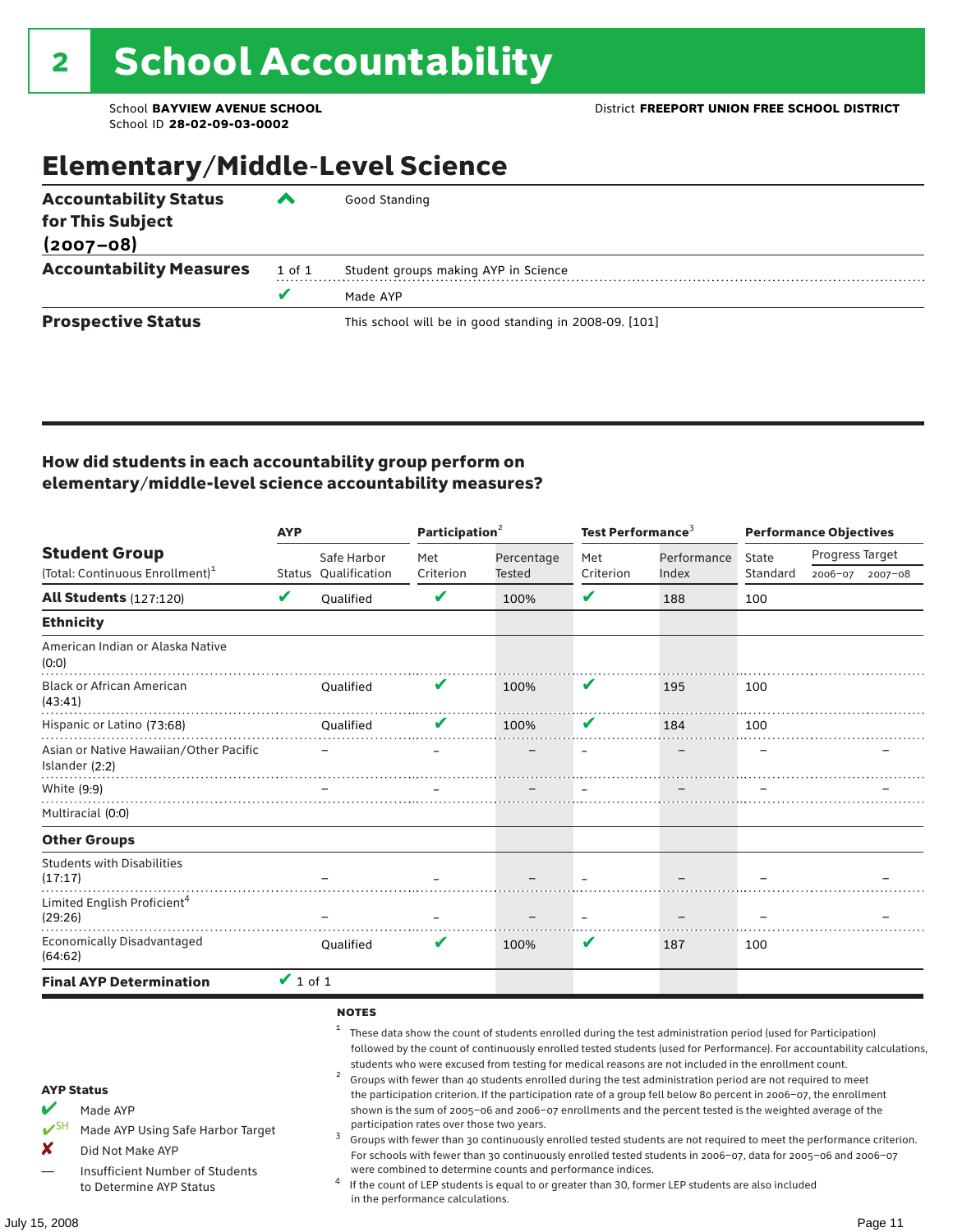### Summary of 2006–07 School Performance

Performance on the State assessments in English language arts, mathematics, and science at the elementary and middle levels is reported in terms of mean scores and the percentage of tested students scoring at or above Level 2, Level 3, and Level 4. Performance on the State assessments in ELA and mathematics at the secondary level is reported in terms of the percentage of students in a cohort scoring at these levels.

|                              | Percentage of students that<br>scored at or above Level 3 |     | Total<br>Tested |     |
|------------------------------|-----------------------------------------------------------|-----|-----------------|-----|
| <b>English Language Arts</b> | 0%                                                        | 50% | 100%            |     |
| Grade 3                      | 75%                                                       |     |                 | 115 |
| Grade 4                      | 73%                                                       |     |                 | 120 |
| <b>Mathematics</b>           |                                                           |     |                 |     |
| Grade 3                      | 91%                                                       |     |                 | 118 |
| Grade 4                      | 93%                                                       |     |                 | 126 |
| <b>Science</b>               |                                                           |     |                 |     |
| Grade 4                      | 89%                                                       |     |                 | 127 |

#### School **BAYVIEW AVENUE SCHOOL** District **FREEPORT UNION FREE SCHOOL DISTRICT**

### About the Performance Level Descriptors

#### Level 1: Not Meeting Learning Standards.

Student performance does not demonstrate an understanding of the content expected in the subject and grade level.

#### Level 2: Partially Meeting Learning Standards.

Student performance demonstrates a partial understanding of the content expected in the subject and grade level.

#### Level 3: Meeting Learning Standards.

Student performance demonstrates an understanding of the content expected in the subject and grade level.

#### Level 4: Meeting Learning Standards with Distinction.

Student performance demonstrates a thorough understanding of the content expected in the subject and grade level.

### How are Need/Resource Capacity (N/RC) categories determined?

Districts are divided into high, average, and low need categories based on their ability to meet the special needs of their students with local resources. Districts in the high need category are subdivided into four categories based on enrollment size and, in some cases, number of students per square mile. More information about the categories can be found in the *Report to the Governor and the Legislature on the Educational Status of the State's Schools* at www.emsc.nysed.gov/irts.

#### What are Similar Schools?

In this section, this school's performance is compared with that of similar schools.

Within each N/RC category, the Department identifies Similar Schools: schools that serve similar students and have similar resources. Each school report card compares the school's performance with that of similar schools. The following factors are considered in grouping schools: a) the grade level served by the school and b) rates of student poverty and limited English proficiency. Student poverty levels are indicated by determining the percentage of children in each school who participate in the free-lunch program. By combining these factors, a measure of student need is created and used to place schools into relatively low (lowest quartile), relatively high (highest quartile), and typical (mid-range) groups.

### This School's Similar Schools Group: **8**

All schools in this group are elementary level schools in urban or suburban school districts with high student needs in relation to district resources. The schools in this group are in the middle range of student needs for elementary level schools in these districts.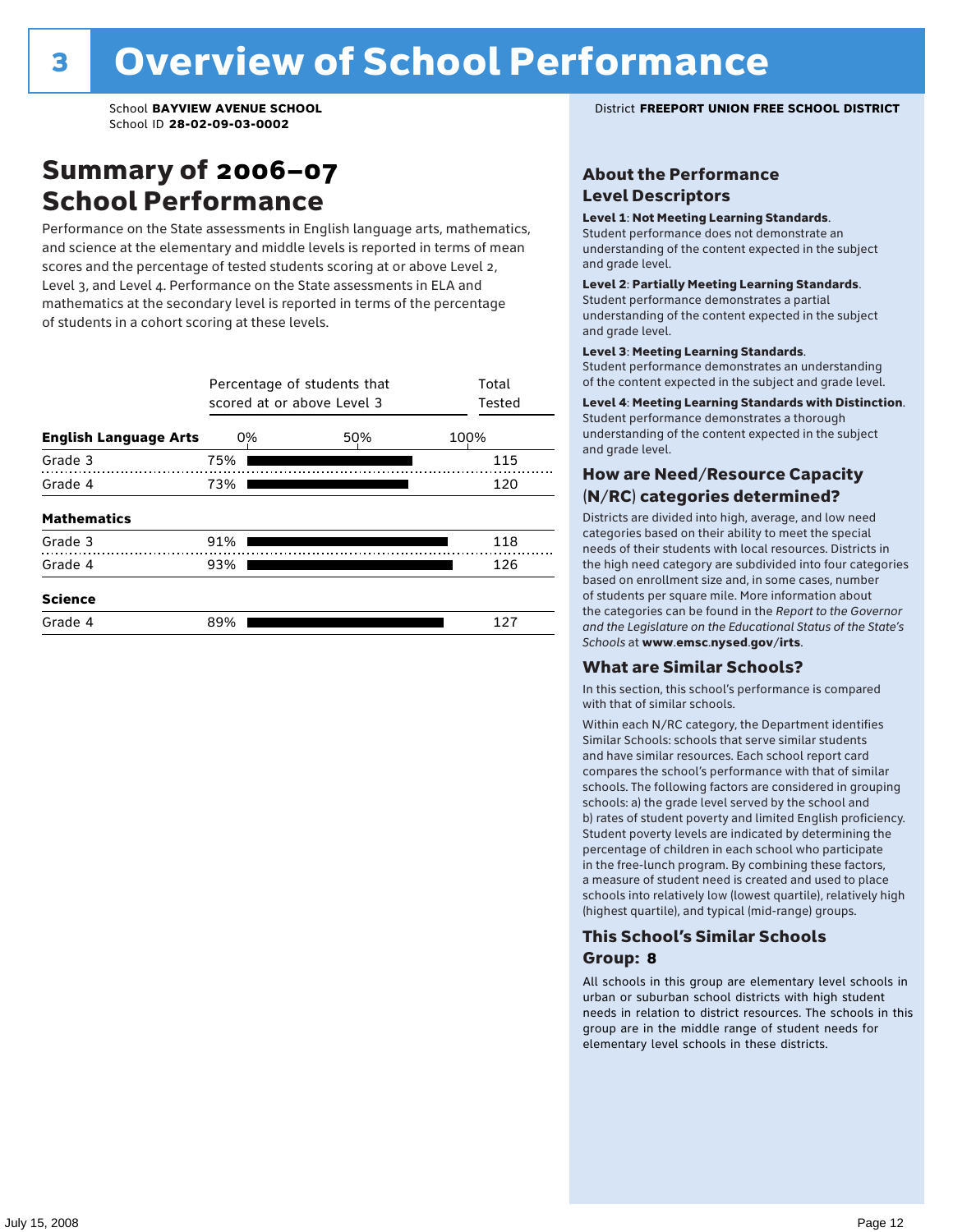# **This School's Results in Grade 3 English Language Arts**

|                                   |        |         | <b>This School</b> |                                 |                                 |                |     | <b>Similar Schools</b>          |         |                                 |          |
|-----------------------------------|--------|---------|--------------------|---------------------------------|---------------------------------|----------------|-----|---------------------------------|---------|---------------------------------|----------|
|                                   |        |         |                    | Percentage scoring at level(s): |                                 |                |     | Percentage scoring at level(s): |         |                                 |          |
|                                   |        | $2 - 4$ |                    | $3 - 4$                         |                                 | $\overline{4}$ |     | $2 - 4$                         | $3 - 4$ | 4                               |          |
| 2007 Mean Score: 669              | Range: |         | $616 - 780$        |                                 | 650-780                         | 730-780        |     |                                 |         |                                 |          |
| 2006 Mean Score: 676              | 100%   |         | 96% 94%            | 75% 78%                         |                                 |                |     | 90% 89%                         | 60% 61% |                                 |          |
| 2006-07<br>$2005 - 06$            |        |         |                    |                                 |                                 | 4%             | 5%  |                                 |         | 6%                              | 4%       |
| Number of Tested Students:        |        | 110     | 94                 | 86                              | 78                              | 5              | 5   |                                 |         |                                 |          |
|                                   |        |         |                    | 2006-07 School Year             |                                 |                |     | 2005-06 School Year             |         |                                 |          |
| <b>Results by</b>                 |        | Total   |                    |                                 | Percentage scoring at level(s): |                |     | Total                           |         | Percentage scoring at level(s): |          |
| <b>Student Group</b>              |        | Tested  |                    | $2 - 4$                         | $3 - 4$                         |                | 4   | <b>Tested</b>                   | $2 - 4$ | $3 - 4$                         | $\Delta$ |
| <b>All Students</b>               |        |         | 115                | 96%                             | 75%                             |                | 4%  | 100                             | 94%     | 78%                             | 5%       |
| Female                            |        |         | 56                 | 93%                             | 82%                             |                | 4%  | 51                              | 98%     | 82%                             | 8%       |
| Male                              |        |         | 59                 | 98%                             | 68%                             |                | 5%  | 49                              | 90%     | 73%                             | 2%       |
| American Indian or Alaska Native  |        |         |                    |                                 |                                 |                |     |                                 |         |                                 |          |
| Black or African American         |        |         | 49                 | 96%                             | 84%                             |                | 6%  | 44                              | 95%     | 80%                             | 5%       |
| Hispanic or Latino                |        |         | 51                 | 94%                             | 61%                             |                | 0%  | 44                              | 93%     | 75%                             | 5%       |
| Asian or Native Hawaiian/Other    |        |         | $\mathbf{1}$       |                                 |                                 |                |     |                                 |         |                                 |          |
| Pacific Islander                  |        |         |                    |                                 |                                 |                |     |                                 |         |                                 |          |
| White                             |        |         | 14                 |                                 |                                 |                |     | 12                              | 92%     | 83%                             | 8%       |
| Multiracial                       |        |         |                    |                                 |                                 |                |     |                                 |         |                                 |          |
| Small Group Totals                |        |         | 15                 | 100%                            | 93%                             |                | 13% |                                 |         |                                 |          |
| <b>General-Education Students</b> |        |         | 108                | 95%                             | 77%                             |                | 5%  | 91                              | 97%     | 82%                             | 5%       |
| <b>Students with Disabilities</b> |        |         | 7                  | 100%                            | 43%                             |                | 0%  | 9                               | 67%     | 33%                             | 0%       |
| <b>English Proficient</b>         |        |         | 93                 | 98%                             | 86%                             |                | 5%  | 93                              | 94%     | 76%                             | 4%       |
| Limited English Proficient        |        |         | 22                 | 86%                             | 27%                             |                | 0%  | 7                               | 100%    | 100%                            | 14%      |
| Economically Disadvantaged        |        |         | 57                 | 93%                             | 61%                             |                | 0%  | 44                              | 95%     | 73%                             | 0%       |

Migrant  $1.1.1.1.1$ . . . . . . . . 94% 5% Not Migrant 115 96% 75% 4% 100 78%

88%

9%

56

93%

82%

9%

98%

Not Disadvantaged

The – symbol indicates that data for a group of students have been suppressed. If a group has fewer than five students,<br>data for that group and the next smallest group(s) are suppressed to protect the privacy of individual

58

| <b>Other</b>                                                                            | 2006-07 School Year |                             |         |                | 2005-06 School Year                  |                             |         |                                           |
|-----------------------------------------------------------------------------------------|---------------------|-----------------------------|---------|----------------|--------------------------------------|-----------------------------|---------|-------------------------------------------|
|                                                                                         | Total               | Number scoring at level(s): |         |                | Total                                | Number scoring at level(s): |         |                                           |
| <b>Assessments</b>                                                                      | Tested              | $2 - 4$                     | $3 - 4$ | $\overline{4}$ | Tested                               | $2 - 4$                     | $3 - 4$ | 4                                         |
| New York State Alternate Assessment<br>(NYSAA): Grade 3 Equivalent                      |                     |                             |         |                | New NYSAA were developed in 2007, so |                             |         | 2006 and 2007 results cannot be compared. |
| New York State English as a Second<br>Language Achievement Test (NYSESLAT)t:<br>Grade 3 |                     | N/A                         | N/A     | N/A            | N/A                                  | N/A                         | N/A     | N/A                                       |

† These counts represent recently arrived LEP students who used the NYSESLAT to fulfill the English language arts participation requirement.

**NOTES**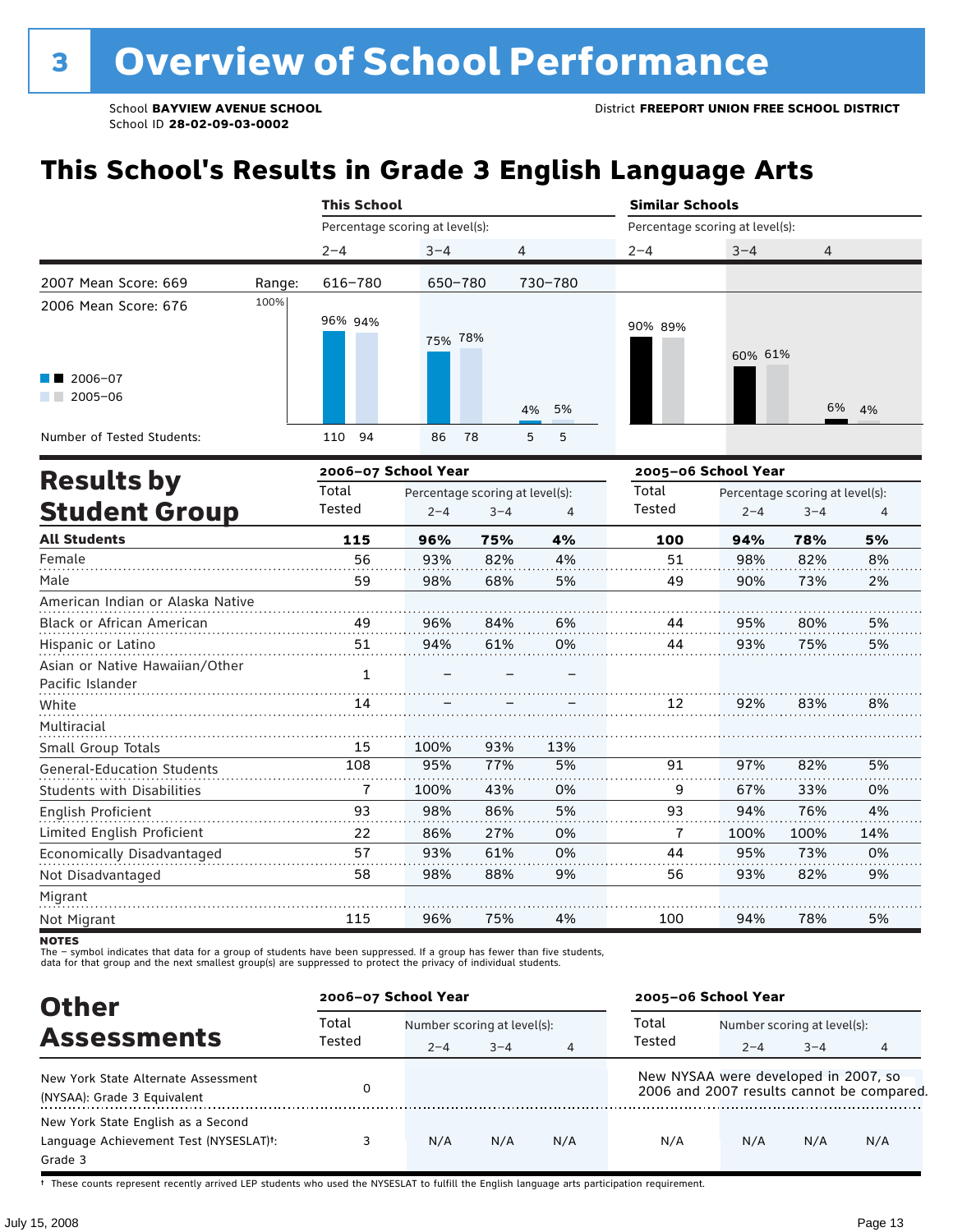# **This School's Results in Grade 3 Mathematics**

|                                                    |        | <b>This School</b>  |                                 |                                 |          | <b>Similar Schools</b>          |         |                                 |         |  |
|----------------------------------------------------|--------|---------------------|---------------------------------|---------------------------------|----------|---------------------------------|---------|---------------------------------|---------|--|
|                                                    |        |                     | Percentage scoring at level(s): |                                 |          | Percentage scoring at level(s): |         |                                 |         |  |
|                                                    |        | $2 - 4$             | $3 - 4$                         | 4                               |          | $2 - 4$                         | $3 - 4$ | 4                               |         |  |
| 2007 Mean Score: 692                               | Range: | 624-770             | 650-770                         |                                 | 703-770  |                                 |         |                                 |         |  |
| 2006 Mean Score: 686                               | 100%   | 98% 98%             | 91% 87%                         |                                 |          | 95% 93%                         | 79% 75% |                                 |         |  |
| 2006-07<br>$2005 - 06$                             |        |                     |                                 |                                 | 34% 29%  |                                 |         |                                 | 19% 16% |  |
| Number of Tested Students:                         |        | 116 123             | 107 110                         |                                 | 40<br>36 |                                 |         |                                 |         |  |
|                                                    |        | 2006-07 School Year |                                 |                                 |          | 2005-06 School Year             |         |                                 |         |  |
| <b>Results by</b>                                  |        | Total               |                                 | Percentage scoring at level(s): |          | Total                           |         | Percentage scoring at level(s): |         |  |
| <b>Student Group</b>                               |        | Tested              | $2 - 4$                         | $3 - 4$                         | 4        | Tested                          | $2 - 4$ | $3 - 4$                         | 4       |  |
| <b>All Students</b>                                |        | 118                 | 98%                             | 91%                             | 34%      | 126                             | 98%     | 87%                             | 29%     |  |
| Female                                             |        | 58                  | 98%                             | 88%                             | 38%      | 61                              | 98%     | 85%                             | 25%     |  |
| Male                                               |        | 60                  | 98%                             | 93%                             | 30%      | 65                              | 97%     | 89%                             | 32%     |  |
| American Indian or Alaska Native                   |        |                     |                                 |                                 |          |                                 |         |                                 |         |  |
| Black or African American                          |        | 49                  | 96%                             | 90%                             | 35%      | 45                              | 100%    | 89%                             | 24%     |  |
| Hispanic or Latino                                 |        | 54                  | 100%                            | 91%                             | 26%      | 69                              | 96%     | 84%                             | 26%     |  |
| Asian or Native Hawaiian/Other<br>Pacific Islander |        | $\mathbf{1}$        |                                 |                                 |          |                                 |         |                                 |         |  |
| White                                              |        | 14                  |                                 |                                 |          | 12 <sup>1</sup>                 | 100%    | 100%                            | 58%     |  |
| Multiracial                                        |        |                     |                                 |                                 |          |                                 |         |                                 |         |  |
| $C_{\text{mall}}$ $C_{\text{roun}}$ Totalc         |        | $15$ $100\%$        |                                 | <b>OCO</b>                      | 600L     |                                 |         |                                 |         |  |

| Small Group Totals                | 15  | 100% | 93% | 60% |     |      |     |     |
|-----------------------------------|-----|------|-----|-----|-----|------|-----|-----|
| <b>General-Education Students</b> | 111 | 99%  | 91% | 35% | 114 | 97%  | 89% | 30% |
| <b>Students with Disabilities</b> |     | 86%  | 86% | 14% | 12  | 100% | 75% | 17% |
| English Proficient                | 94  | 98%  | 93% | 40% | 95  | 99%  | 91% | 33% |
| Limited English Proficient        | 24  | 100% | 83% | 8%  | 31  | 94%  | 77% | 16% |
| Economically Disadvantaged        | 58  | 98%  | 90% | 19% | 57  | 100% | 88% | 32% |
| Not Disadvantaged                 | 60  | 98%  | 92% | 48% | 69  | 96%  | 87% | 26% |
| Migrant                           |     |      |     |     |     |      |     |     |
| Not Migrant                       | 118 | 98%  | 91% | 34% | L26 | 98%  | 87% | 29% |

**NOTES** 

The – symbol indicates that data for a group of students have been suppressed. If a group has fewer than five students,<br>data for that group and the next smallest group(s) are suppressed to protect the privacy of individual

| <b>Other</b>                                                       | 2006-07 School Year |                                        |         |   | 2005-06 School Year                                                               |         |                                        |  |  |
|--------------------------------------------------------------------|---------------------|----------------------------------------|---------|---|-----------------------------------------------------------------------------------|---------|----------------------------------------|--|--|
| <b>Assessments</b>                                                 | Total<br>Tested     | Number scoring at level(s):<br>$2 - 4$ | $3 - 4$ | 4 | Total<br>Tested                                                                   | $2 - 4$ | Number scoring at level(s):<br>$3 - 4$ |  |  |
| New York State Alternate Assessment<br>(NYSAA): Grade 3 Equivalent |                     |                                        |         |   | New NYSAA were developed in 2007, so<br>2006 and 2007 results cannot be compared. |         |                                        |  |  |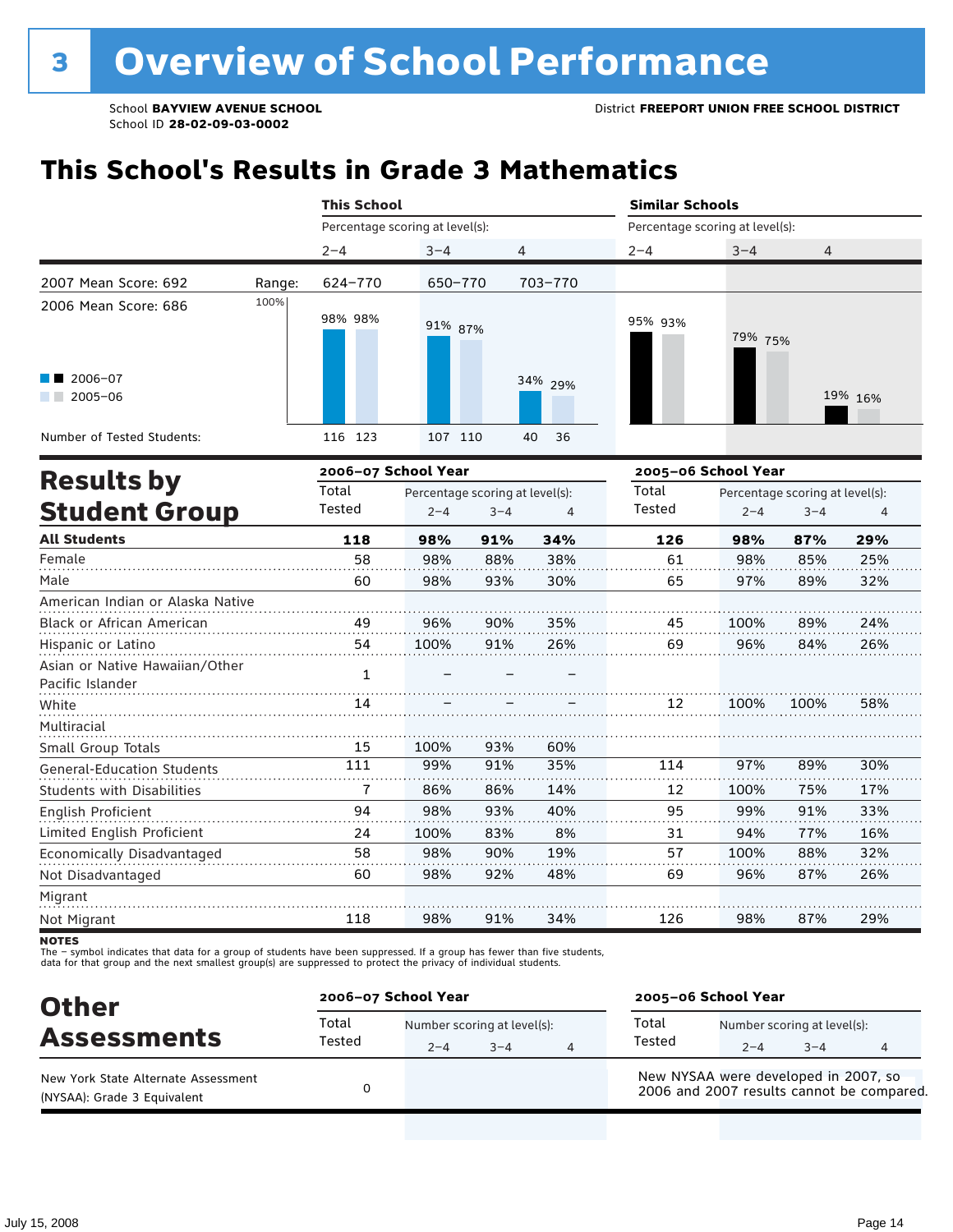# **This School's Results in Grade 4 English Language Arts**

|                                                    |        | <b>This School</b>              |                                 |                                 |                      | <b>Similar Schools</b> |                     |                                 |     |  |
|----------------------------------------------------|--------|---------------------------------|---------------------------------|---------------------------------|----------------------|------------------------|---------------------|---------------------------------|-----|--|
|                                                    |        | Percentage scoring at level(s): |                                 | Percentage scoring at level(s): |                      |                        |                     |                                 |     |  |
|                                                    |        | $2 - 4$                         | $3 - 4$                         |                                 | 4                    | $2 - 4$                | $3 - 4$             | 4                               |     |  |
| 2007 Mean Score: 667                               | Range: | 612-775                         | 650-775                         |                                 | 716-775              |                        |                     |                                 |     |  |
| 2006 Mean Score: 679                               | 100%   | 94% 98%                         | 73%                             | 82%                             |                      | 89% 88%                | 60% 62%             |                                 |     |  |
| 2006-07<br>$2005 - 06$                             |        |                                 |                                 |                                 | 11%<br>6%            |                        |                     | 5%                              | 6%  |  |
| Number of Tested Students:                         |        | 113 107                         | 87                              | 89                              | 12<br>$\overline{7}$ |                        |                     |                                 |     |  |
| <b>Results by</b>                                  |        | 2006-07 School Year             |                                 |                                 |                      |                        | 2005-06 School Year |                                 |     |  |
|                                                    |        | Total                           | Percentage scoring at level(s): |                                 |                      | Total                  |                     | Percentage scoring at level(s): |     |  |
| <b>Student Group</b>                               |        | Tested                          | $2 - 4$                         | $3 - 4$                         | 4                    | Tested                 | $2 - 4$             | $3 - 4$                         | 4   |  |
| <b>All Students</b>                                |        | 120                             | 94%                             | 73%                             | 6%                   | 109                    | 98%                 | 82%                             | 11% |  |
| Female                                             |        | 58                              | 98%                             | 79%                             | 9%                   | 51                     | 98%                 | 88%                             | 14% |  |
| Male                                               |        | 62                              | 90%                             | 66%                             | 3%                   | 58                     | 98%                 | 76%                             | 9%  |  |
| American Indian or Alaska Native                   |        |                                 |                                 |                                 |                      |                        |                     |                                 |     |  |
| Black or African American                          |        | 40                              | 98%                             | 83%                             | 10%                  | 61                     | 97%                 | 74%                             | 10% |  |
| Hispanic or Latino                                 |        | 70                              | 91%                             | 64%                             | 3%                   | 38                     | 100%                | 95%                             | 8%  |  |
| Asian or Native Hawaiian/Other<br>Pacific Islander |        | $\mathbf{1}$                    |                                 |                                 |                      |                        |                     |                                 |     |  |
| White                                              |        | 9                               |                                 |                                 |                      | 10                     | 100%                | 80%                             | 30% |  |
| Multiracial                                        |        |                                 |                                 |                                 |                      |                        |                     |                                 |     |  |
| Small Group Totals                                 |        | 10                              | 100%                            | 90%                             | 10%                  |                        |                     |                                 |     |  |
| <b>General-Education Students</b>                  |        | 103                             | 99%                             | 79%                             | 7%                   | 99                     | 99%                 | 87%                             | 12% |  |
| <b>Students with Disabilities</b>                  |        | 17                              | 65%                             | 35%                             | 0%                   | 10                     | 90%                 | 30%                             | 0%  |  |
| English Proficient                                 |        | 97                              | 98%                             | 81%                             | 7%                   | 105                    |                     |                                 |     |  |
| Limited English Proficient                         |        | 23                              | 78%                             | 35%                             | 0%                   | 4                      |                     |                                 |     |  |
| Economically Disadvantaged                         |        | 70                              | 93%                             | 66%                             | 1%                   | 47                     | 100%                | 89%                             | 4%  |  |
| Not Disadvantaged                                  |        | 50                              | 96%                             | 82%                             | 12%                  | 62                     | 97%                 | 76%                             | 16% |  |
| Migrant                                            |        |                                 |                                 |                                 |                      |                        |                     |                                 |     |  |
| Not Migrant                                        |        | 120                             | 94%                             | 73%                             | 6%                   | 109                    | 98%                 | 82%                             | 11% |  |

**NOTES** 

The – symbol indicates that data for a group of students have been suppressed. If a group has fewer than five students,<br>data for that group and the next smallest group(s) are suppressed to protect the privacy of individual

| <b>Other</b>                                                                            | 2006-07 School Year |         |                             |                | 2005-06 School Year                  |                             |         |                                           |
|-----------------------------------------------------------------------------------------|---------------------|---------|-----------------------------|----------------|--------------------------------------|-----------------------------|---------|-------------------------------------------|
|                                                                                         | Total               |         | Number scoring at level(s): |                |                                      | Number scoring at level(s): |         |                                           |
| <b>Assessments</b>                                                                      | Tested              | $2 - 4$ | $3 - 4$                     | $\overline{4}$ | Tested                               | $2 - 4$                     | $3 - 4$ |                                           |
| New York State Alternate Assessment<br>(NYSAA): Grade 4 Equivalent                      | 0                   |         |                             |                | New NYSAA were developed in 2007, so |                             |         | 2006 and 2007 results cannot be compared. |
| New York State English as a Second<br>Language Achievement Test (NYSESLAT)t:<br>Grade 4 | 6                   | N/A     | N/A                         | N/A            | N/A                                  | N/A                         | N/A     | N/A                                       |

† These counts represent recently arrived LEP students who used the NYSESLAT to fulfill the English language arts participation requirement.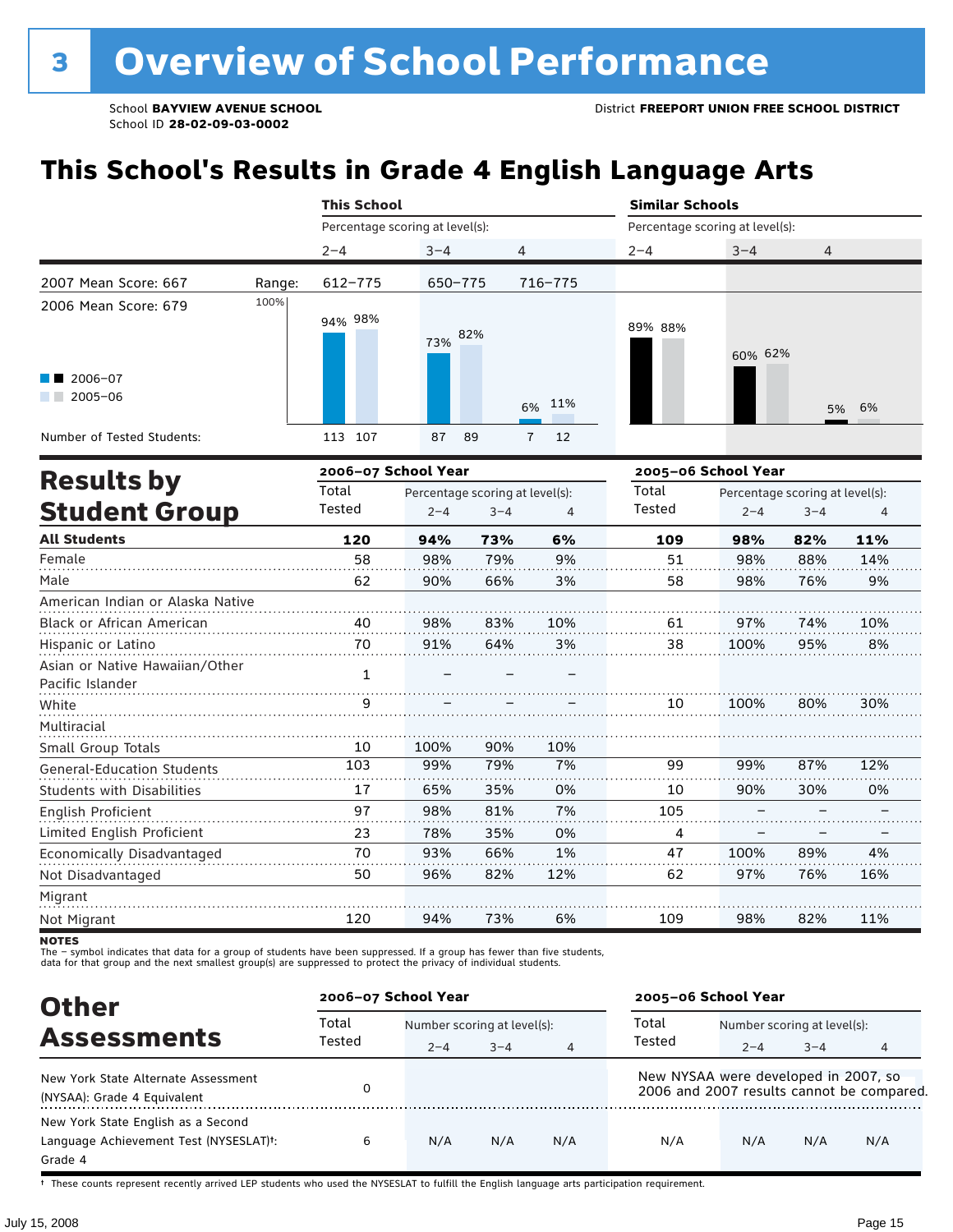# **This School's Results in Grade 4 Mathematics**

|                                                    |                 | <b>This School</b>                         |         |                |                 | <b>Similar Schools</b>          |                                            |      |         |  |  |
|----------------------------------------------------|-----------------|--------------------------------------------|---------|----------------|-----------------|---------------------------------|--------------------------------------------|------|---------|--|--|
|                                                    |                 | Percentage scoring at level(s):            |         |                |                 | Percentage scoring at level(s): |                                            |      |         |  |  |
|                                                    |                 | $2 - 4$                                    | $3 - 4$ | 4              |                 | $2 - 4$                         | $3 - 4$                                    | 4    |         |  |  |
| 2007 Mean Score: 696                               | Range:          | $622 - 800$                                | 650-800 |                | 702-800         |                                 |                                            |      |         |  |  |
| 2006 Mean Score: 691                               | 100%            | 98% 97%                                    | 93% 89% |                |                 | 91% 90%                         | 72% 72%                                    |      |         |  |  |
| 2006-07<br>$2005 - 06$                             |                 |                                            |         |                | 46% 38%         |                                 |                                            |      | 19% 19% |  |  |
| Number of Tested Students:                         |                 | 124 133                                    | 117 122 |                | 52<br>58        |                                 |                                            |      |         |  |  |
|                                                    |                 | 2006-07 School Year                        |         |                |                 |                                 | 2005-06 School Year                        |      |         |  |  |
| <b>Results by</b><br><b>Student Group</b>          | Total<br>Tested | Percentage scoring at level(s):<br>$2 - 4$ | $3 - 4$ | $\overline{4}$ | Total<br>Tested | $2 - 4$                         | Percentage scoring at level(s):<br>$3 - 4$ | 4    |         |  |  |
| <b>All Students</b>                                |                 | 126                                        | 98%     | 93%            | 46%             | 137                             | 97%                                        | 89%  | 38%     |  |  |
| Female                                             |                 | 62                                         | 97%     | 89%            | 39%             | 61                              | 97%                                        | 87%  | 33%     |  |  |
| Male                                               |                 | 64                                         | 100%    | 97%            | 53%             | 76                              | 97%                                        | 91%  | 42%     |  |  |
| American Indian or Alaska Native                   |                 |                                            |         |                |                 |                                 |                                            |      |         |  |  |
| Black or African American                          |                 | 42                                         | 98%     | 90%            | 55%             | 59                              | 100%                                       | 95%  | 37%     |  |  |
| Hispanic or Latino                                 |                 | 73                                         | 99%     | 93%            | 41%             | 67                              | 94%                                        | 82%  | 33%     |  |  |
| Asian or Native Hawaiian/Other<br>Pacific Islander |                 | $\overline{2}$                             |         |                |                 |                                 |                                            |      |         |  |  |
| White                                              |                 | q                                          |         |                |                 | 11                              | 100%                                       | 100% | 73%     |  |  |
| Multiracial                                        |                 |                                            |         |                |                 |                                 |                                            |      |         |  |  |
| Small Group Totals                                 |                 | 11                                         | 100%    | 100%           | 45%             |                                 |                                            |      |         |  |  |
| <b>General-Education Students</b>                  |                 | 109                                        | 99%     | 93%            | 48%             | 120                             | 98%                                        | 90%  | 41%     |  |  |
| <b>Students with Disabilities</b>                  |                 | 17                                         | 94%     | 94%            | 35%             | 17                              | 94%                                        | 82%  | 18%     |  |  |
| English Proficient                                 |                 | 97                                         | 99%     | 93%            | 52%             | 103                             | 100%                                       | 95%  | 47%     |  |  |
| Limited English Proficient                         |                 | 29                                         | 97%     | 93%            | 28%             | 34                              | 88%                                        | 71%  | 12%     |  |  |
| Economically Disadvantaged                         |                 | 73                                         | 97%     | 90%            | 42%             | 66                              | 97%                                        | 89%  | 32%     |  |  |
| Not Disadvantaged                                  |                 | 53                                         | 100%    | 96%            | 51%             | 71                              | 97%                                        | 89%  | 44%     |  |  |
| Migrant                                            |                 |                                            |         |                |                 |                                 |                                            |      |         |  |  |
| Not Migrant                                        |                 | 126                                        | 98%     | 93%            | 46%             | 137                             | 97%                                        | 89%  | 38%     |  |  |

**NOTES** 

The – symbol indicates that data for a group of students have been suppressed. If a group has fewer than five students,<br>data for that group and the next smallest group(s) are suppressed to protect the privacy of individual

| <b>Other</b>                                                       | 2006-07 School Year |         |                                     |   | 2005-06 School Year                                                               |         |                                        |  |
|--------------------------------------------------------------------|---------------------|---------|-------------------------------------|---|-----------------------------------------------------------------------------------|---------|----------------------------------------|--|
| <b>Assessments</b>                                                 | Total<br>Tested     | $2 - 4$ | Number scoring at level(s):<br>$-4$ | 4 | Total<br>Tested                                                                   | $2 - 4$ | Number scoring at level(s):<br>$3 - 4$ |  |
| New York State Alternate Assessment<br>(NYSAA): Grade 4 Equivalent |                     |         |                                     |   | New NYSAA were developed in 2007, so<br>2006 and 2007 results cannot be compared. |         |                                        |  |